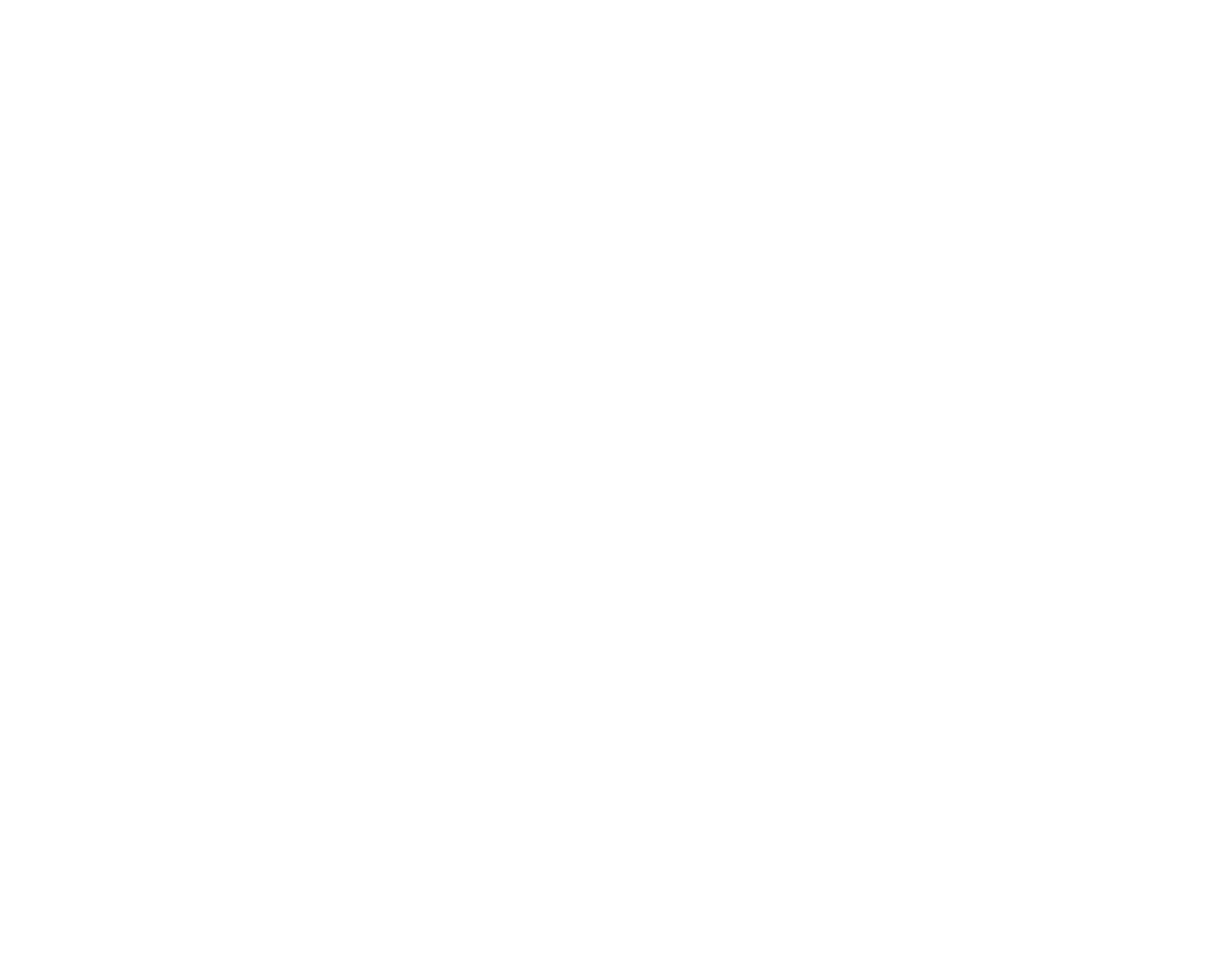# **Table of Contents**

# Section I: Executive Summary **Page 5** and the section I: Executive Summary Percent of Your Students Ready for College-Level Coursework Five Year Trends—Percent of Students Who Met College Readiness Benchmarks Five Year Trends—Average ACT Scores Five Year Trends—Average ACT Scores by Level of Preparation Five Year Trends—Percent and Average Composite Score by Race/Ethnicity Percent of Students in College Readiness Standards Score Ranges Average ACT College Reportable Scores by Test Session Duration Percent of Students Who Met College Readiness Benchmark Scores by Test Session Duration Section II: Academic Achievement **Page 11** Page 11 ACT Score Distributions, Cumulative Percentages, Averages, and Quartile Values Average ACT Composite Scores for Race/Ethnicity by Level of Preparation Average ACT Scores by Race/Ethnicity Percent of Students in College Readiness Standards Score Ranges Average ACT Scores by Gender Percent of Students Who Met College Readiness Benchmark Scores by Gender College Readiness Benchmark Percent and Average ACT Scores by Overall High School Curriculum College Readiness Benchmark Percent and Average ACT Scores by Content-Specific Curriculum Section III: College Readiness & Impact of Course Rigor Page 17 Percent of Students Who Met ACT College Readiness Benchmark Scores by Race/Ethnicity Average ACT Scores and Average ACT Score Changes by Common Course Patterns College Readiness Percents by Common Course Patterns Section IV: Career and Educational Aspirations **Page 25** Page 25 Distribution of Planned Educational Majors for All Students by College Plans Average ACT Composite Scores for Racial/Ethnic Groups by Post-Secondary Educational Aspirations Students' Score Report Preferences at Time of Testing Section V: Optional Writing Test Results **Page 29** Page 29 Average ACT English and Writing Scores by Race/Ethnicity and Gender for students who took ACT Writing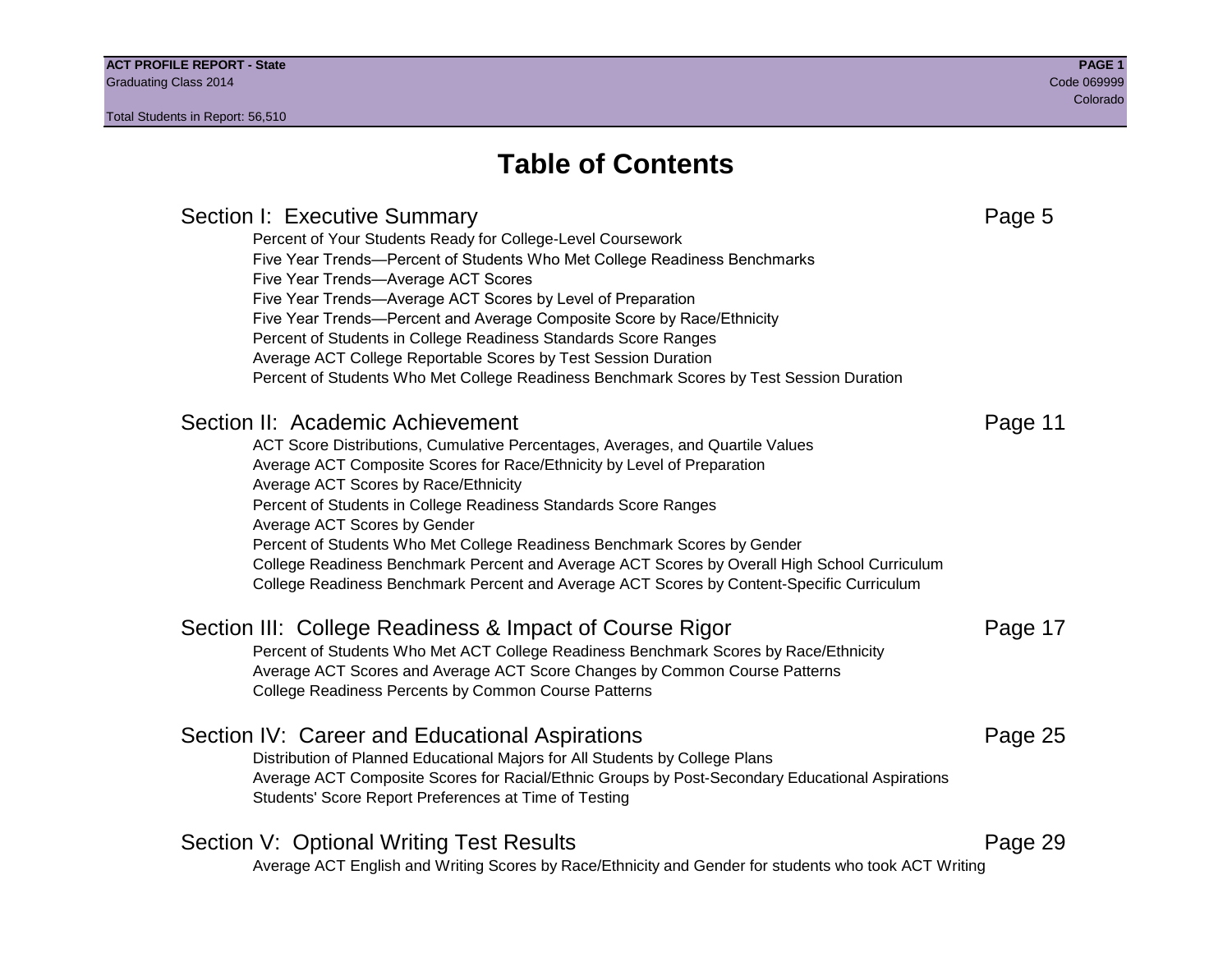Total Students in Report: 56,510

This report provides information about the performance of your 2014 graduating seniors who took the ACT as sophomores, juniors, or seniors; and self-reported at the time of testing that they were scheduled to graduate in 2014. Beginning with the Graduating Class of 2013, all students whose scores are college reportable, both standard and extended time tests, are now included in the report.

This report focuses on:

**Performance** - student test performance in the context of college readiness

**Access** - number of your graduates exposed to college entrance testing and the percent of race/ethnicity participation

**Course Selection** - percent of students pursuing a core curriculum

**Course Rigor** - impact of rigorous coursework on achievement

**College Readiness** - percent of students meeting ACT College Readiness Benchmark Scores in each content area

**Awareness** - extent to which student aspirations match performance

**Articulation** - colleges and universities to which your students send test results

Each year, test data for a school, district, and the state represents a different cohort of students. ACT encourages educators to focus on trends (3, 5, 10 years), not year-to-year changes. Such changes can represent normal – even expected – fluctuations. On the other hand, trend lines offer more insight into what is happening in a school, district, or the state.

Furthermore, ACT encourages educators to measure student performance in the context of college readiness measures. The focus should be on the number and percentage of students who met or exceeded ACT's College Readiness Benchmark Scores, a measure that is much more meaningful and understandable than an average composite score for a group of students.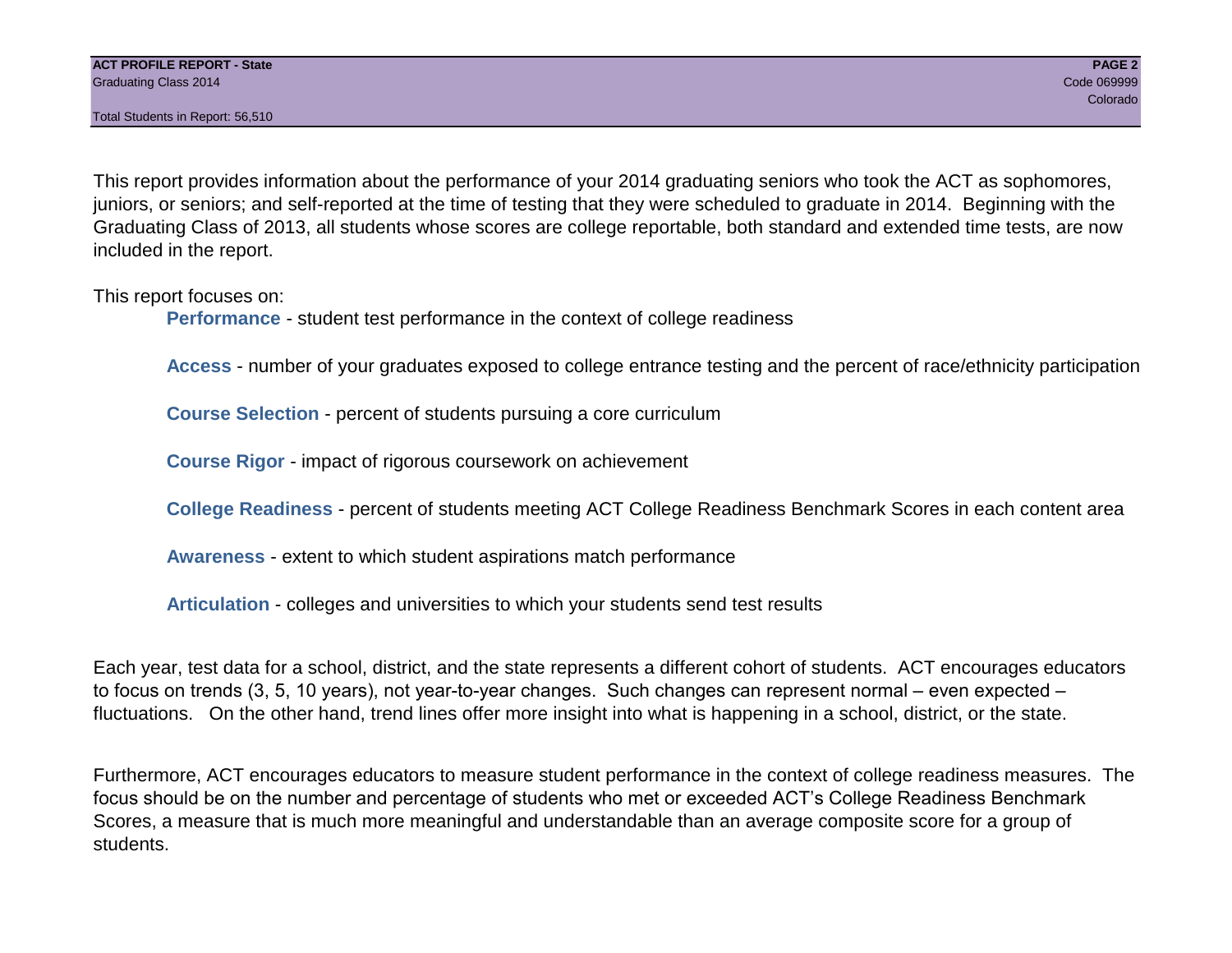Total Students in Report: 56,510

# **The ACT is a curriculum-based measure of college readiness. ACT components include:**

Tests of academic achievement in English, math, reading, science, and writing (optional) High school grade and course information Student Profile Section Career Interest Inventory

# **The ACT:**

Every few years, ACT conducts the **ACT National Curriculum Survey** to ensure its curriculum-based assessment tools accurately measure the skills high school teachers teach and instructors of entry-level college courses expect. The ACT is the only college readiness test designed to reflect the results of such a survey.

ACT's **College Readiness Standards** are sets of statements intended to help students, parents and educators understand the meaning of test scores. The standards relate test scores to the types of skills needed for success in high school and beyond. They serve as a direct link between what students have learned and what they are ready to do next. The ACT is the only college readiness test for which scores can be tied directly to standards. *Connecting College Readiness Standards to the Classroom* interpretive guides can be found at www.act.org/standard/infoserv.html.

Only the ACT reports **College Readiness Benchmark Scores** – A benchmark score is the minimum score needed on an ACT subject-area test to indicate a 50% chance of obtaining a B or higher or about a 75% chance of obtaining a C or higher in the corresponding credit-bearing college courses, which include English Composition, Algebra, Social Science and Biology. These scores were empirically derived based on the actual performance of students in college. The College Readiness Benchmark Scores, updated in August of 2013, are:

| College Course/Course Area | <b>ACT Test</b> | <b>Benchmark Score</b> |
|----------------------------|-----------------|------------------------|
| <b>English Composition</b> | English         | 18                     |
| Algebra                    | Mathematics     | 22                     |
| <b>Social Sciences</b>     | Reading         | 22                     |
| Biology                    | Science         | 23                     |

For more information, go to www.act.org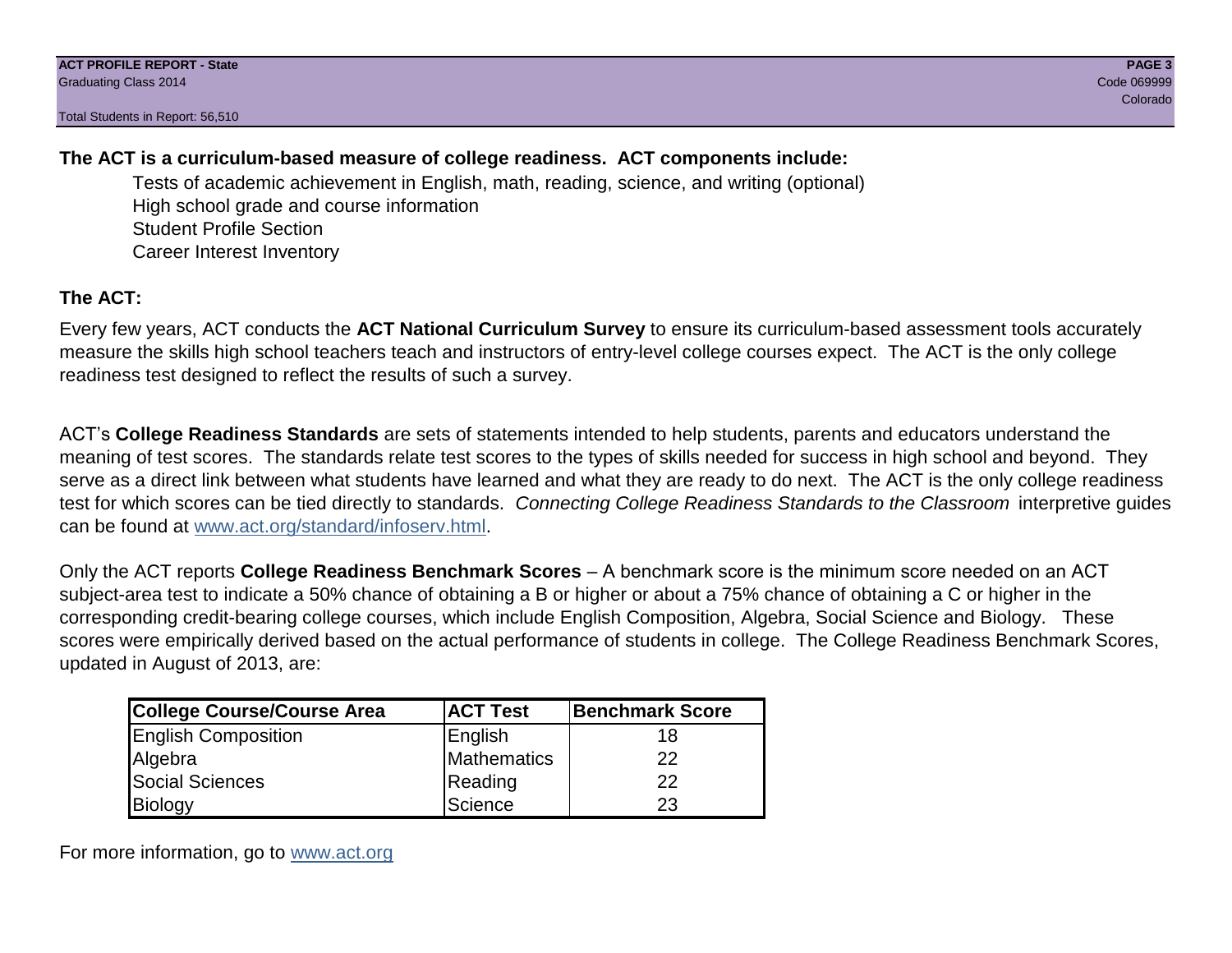# **How to Improve Scores and Increase College Readiness**

25% of your students met all four ACT College Readiness Benchmark Scores (Table 1.1). To improve students' scores and increase the percentage of students identified as college ready, ACT suggests:

PROVIDING ACCESS FOR ALL STUDENTS TO TAKE THE ACT: 56,510 of your students are included in this report (the 'cohort'). Increasing access insures that more students have the opportunity to consider college and allows the reader to use this report to evaluate how well courses and instructional programs are preparing students for college and work.

MAKING CORE CURRICULUM A PRIORITY: Emphasize the need for all students to develop college and work ready skills, regardless of postsecondary aspirations. 60% of the students in the cohort reported taking courses that would be considered 'Core or More' (Table 1.4).

MAKING SURE STUDENTS ARE TAKING THE RIGHT KINDS OF COURSES: Table 3.2 reports 8% of the cohort took less than three years of math courses. Of these students, 7% were college ready. 12% of the cohort reported taking a course sequence of Algebra I, Algebra II, and Geometry. 10% of these students were college ready. In comparison, 52% of the students who took 3 or more years of math beyond Algebra I, Algebra II, and Geometry were college ready. Getting more students ready for Algebra prior to 9th grade will increase the chances that students will be prepared for and take advanced-level math courses.

Similarly, Table 3.2 reports 15% of the cohort took less than three years of natural science courses. 18% of these students were college ready. In comparison, 43% of students who took at least three years of science coursework were college ready.

EVALUATING RIGOR OF COURSES: Table 2.6 reports the percentage of students falling in each of the ACT College Readiness Standards score ranges. For example, approximately 53% of the cohort fall into the lowest three Mathematics score ranges. To increase these students' achievement, identify the standards they should focus on next by accessing ACT's College Readiness Standards at www.act.org/standard.

PLAN GUIDANCE ACTIVITIES BASED ON STUDENTS' CAREER AND COLLEGE ASPIRATIONS: Data in Tables 4.1 and 4.2 enable the reader to determine if aspirations are consistent with academic performance and whether among students with similar aspirations, academic performance is consistent across racial/ethnic groups.

For more information on interpreting data in this report, or to learn how ACT can help your students improve their readiness for college and the workplace, contact ACT Customer Service at 319-337-1309 or customerservices@act.org.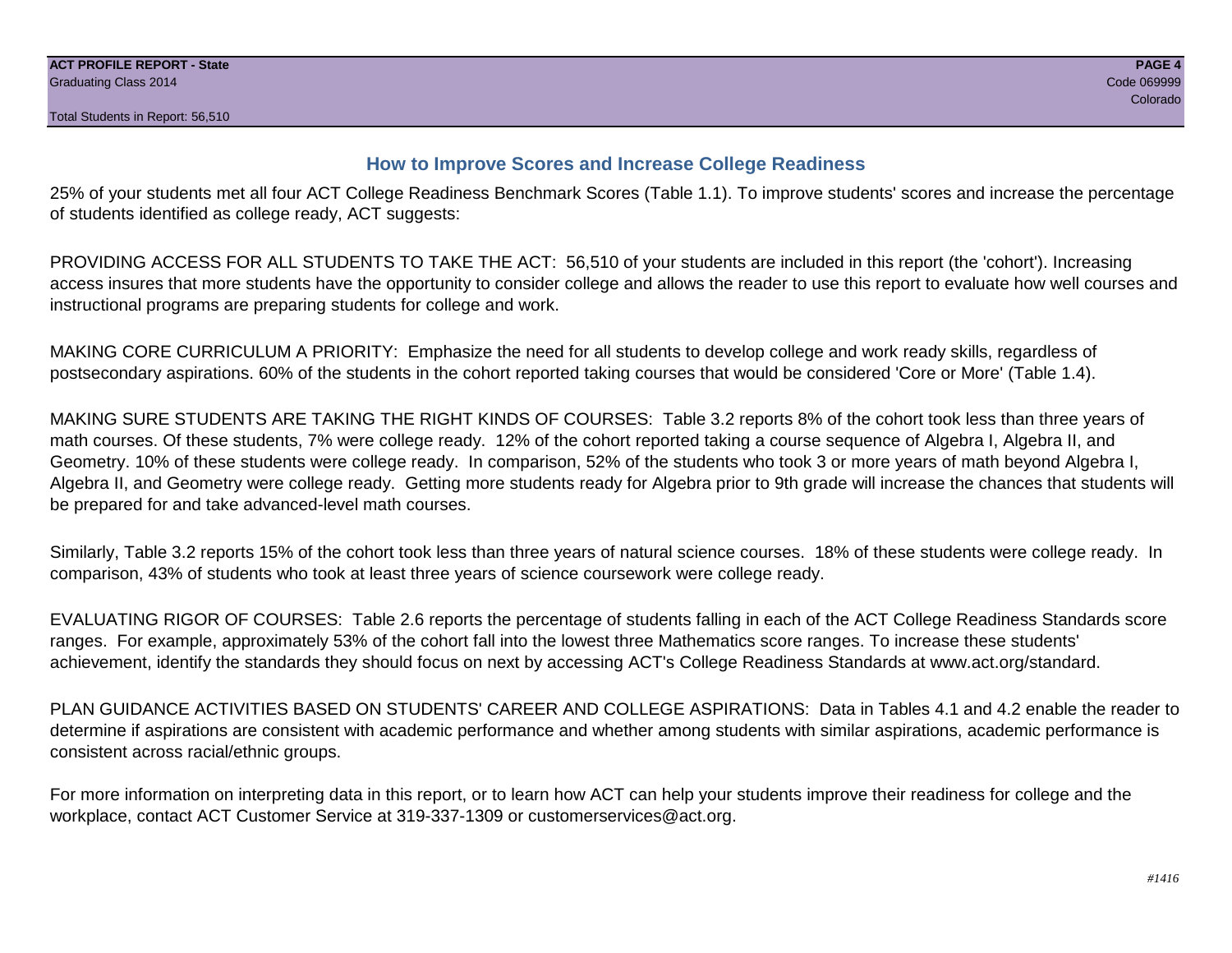**ACT PROFILE REPORT - State: SECTION I, EXECUTIVE SUMMARY PAGE 5** Graduating Class 2014 Code 069999

Total Students in Report: 56,510

e de la construcción de la construcción de la construcción de la construcción de la construcción de la construcción

# Section I Executive Summary

Beginning in August of 2013, all students whose scores are college reportable, both standard and extended time tests, are now included. Also beginning in August 2013 Graduating Class data, College Readiness Benchmarks for Reading and Science were updated to reflect the most recent college coursework research.

> To find the results of only standard time or extended time test takers, refer to Tables 1.7 and 1.8 on page 10.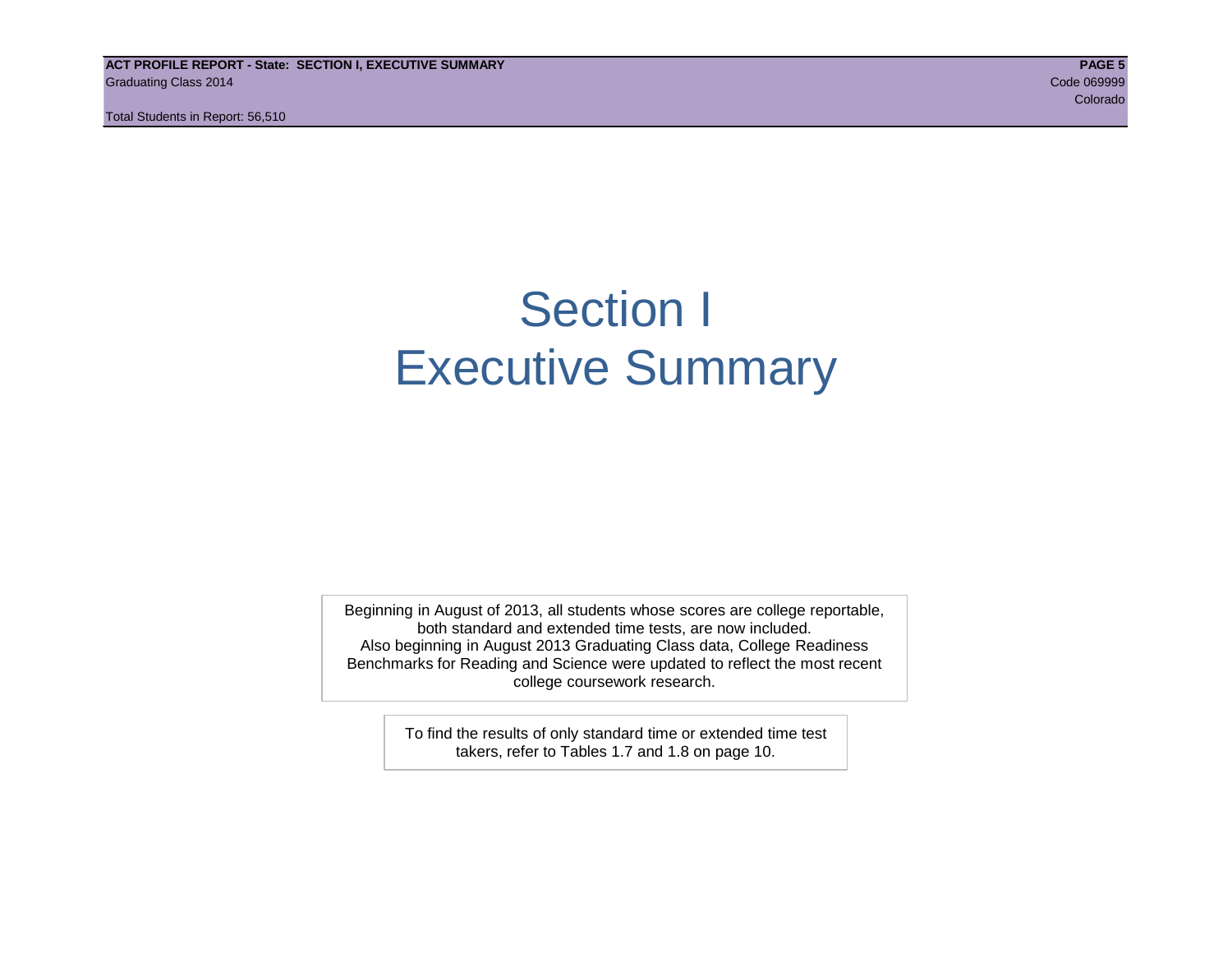# **ACT PROFILE REPORT - State: SECTION I, EXECUTIVE SUMMARY PAGE 6** Graduating Class 2014 Code 069999

e de la construcción de la construcción de la construcción de la construcción de la construcción de la construcción

Total Students in Report: 56,510





**A benchmark score is the minimum score needed on an ACT subject-area test to indicate a 50% chance of obtaining a B or higher or about a 75% chance of obtaining a C or higher in the corresponding credit-bearing college course.**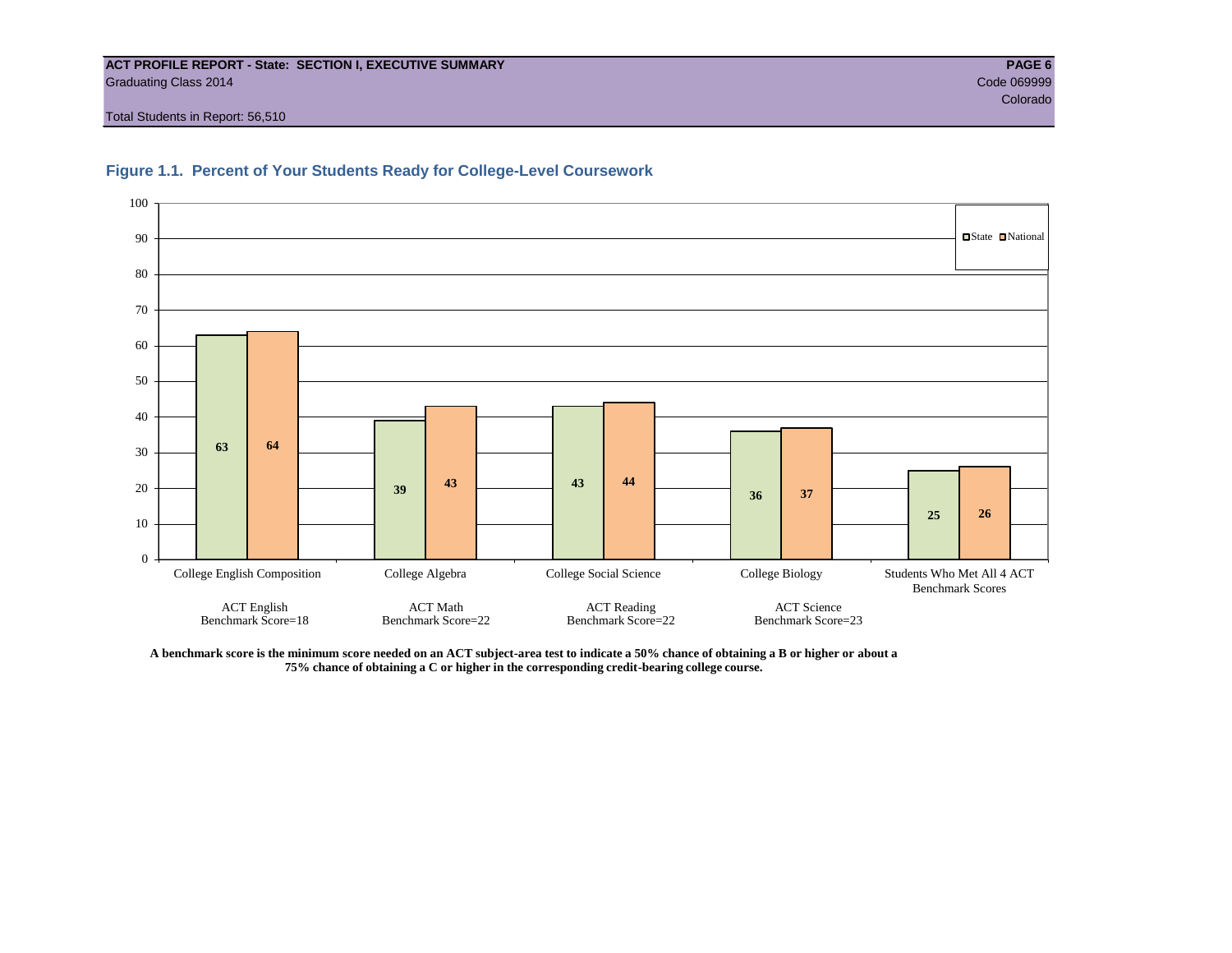# **ACT PROFILE REPORT - State: SECTION I, EXECUTIVE SUMMARY PAGE 7** Graduating Class 2014 Code 069999

e de la construcción de la construcción de la construcción de la construcción de la construcción de la construcción

Total Students in Report: 56,510

|      |               | <b>Number of Students</b> |                |          | <b>Percent Who Met Benchmarks</b> |          |              |          |                |          |                     |          |
|------|---------------|---------------------------|----------------|----------|-----------------------------------|----------|--------------|----------|----------------|----------|---------------------|----------|
|      | <b>Tested</b> |                           | <b>English</b> |          | <b>Mathematics</b>                |          |              | Reading  | <b>Science</b> |          | <b>Met All Four</b> |          |
| Year | <b>State</b>  | <b>National</b>           | <b>State</b>   | National | State                             | National | <b>State</b> | National | <b>State</b>   | National | <b>State</b>        | National |
| 2010 | 52,115        | .568,835                  | 62             | 66       | 39                                | 43       | 51           | 52       | 28             | 29       | 23                  | 24       |
| 2011 | 52,930        | .623,112                  | 63             | 66       | 40                                | 45       | 49           | 52       | 29             | 30       | 23                  | 25       |
| 2012 | 53.071        | ,666,017                  | 62             | 67       | 41                                | 46       | 47           | 52       | 31             | 31       | 25                  | 25       |
| 2013 | 56,027        | ,799,243                  | 62             | 64       | 39                                | 44       | 42           | 44       | 36             | 36       | 25                  | 26       |
| 2014 | 56,510        | 1,845,787                 | 63             | 64       | 39                                | 43       | 43           | 44       | 36             | 37       | 25                  | 26       |

# **Table 1.1. Five Year Trends—Percent of Students Who Met College Readiness Benchmarks**

# **Table 1.2. Five Year Trends—Average ACT Scores**

|      |              | <b>Number of Students</b> |                | <b>Average ACT Scores</b> |                    |                 |              |                 |              |                |              |                  |
|------|--------------|---------------------------|----------------|---------------------------|--------------------|-----------------|--------------|-----------------|--------------|----------------|--------------|------------------|
|      | Tested       |                           | <b>English</b> |                           | <b>Mathematics</b> |                 |              | <b>Reading</b>  |              | <b>Science</b> |              | <b>Composite</b> |
| Year | <b>State</b> | <b>National</b>           | <b>State</b>   | National                  | State              | <b>National</b> | <b>State</b> | <b>National</b> | <b>State</b> | National       | <b>State</b> | National         |
| 2010 | 52,115       | .568,835                  | 19.9           | 20.5                      | 20.4               | 21.0            | 21.1         | 21.3            | 20.7         | 20.9           | 20.6         | 21.0             |
| 2011 | 52,930       | ,623,112                  | 20.1           | 20.6                      | 20.4               | 21.1            | 20.9         | 21.3            | 20.7         | 20.9           | 20.7         | 21.1             |
| 2012 | 53,071       | .666,017                  | 19.9           | 20.5                      | 20.5               | 21.1            | 20.7         | 21.3            | 20.8         | 20.9           | 20.6         | 21.1             |
| 2013 | 56,027       | .799,243                  | 19.9           | 20.2                      | 20.4               | 20.9            | 20.5         | 21.1            | 20.5         | 20.7           | 20.4         | 20.9             |
| 2014 | 56,510       | .845,787                  | 20.1           | 20.3                      | 20.4               | 20.9            | 20.9         | 21.3            | 20.6         | 20.8           | 20.6         | 21.0             |

# **Table 1.3. Five Year Trends—Average ACT Scores Nationwide**

|      | <b>Number of Students</b> | <b>Average ACT Scores</b> |                    |         |                |                  |  |  |  |  |
|------|---------------------------|---------------------------|--------------------|---------|----------------|------------------|--|--|--|--|
| Year | Tested                    | <b>English</b>            | <b>Mathematics</b> | Reading | <b>Science</b> | <b>Composite</b> |  |  |  |  |
| 2010 | ,568,835                  | 20.5                      | 21.0               | 21.3    | 20.9           | 21.0             |  |  |  |  |
| 2011 | ,623,112                  | 20.6                      | 21.1               | 21.3    | 20.9           | 21.1             |  |  |  |  |
| 2012 | ,666,017                  | 20.5                      | 21.1               | 21.3    | 20.9           | 21.1             |  |  |  |  |
| 2013 | 1,799,243                 | 20.2                      | 20.9               | 21.1    | 20.7           | 20.9             |  |  |  |  |
| 2014 | 845,787                   | 20.3                      | 20.9               | 21.3    | 20.8           | 21.0             |  |  |  |  |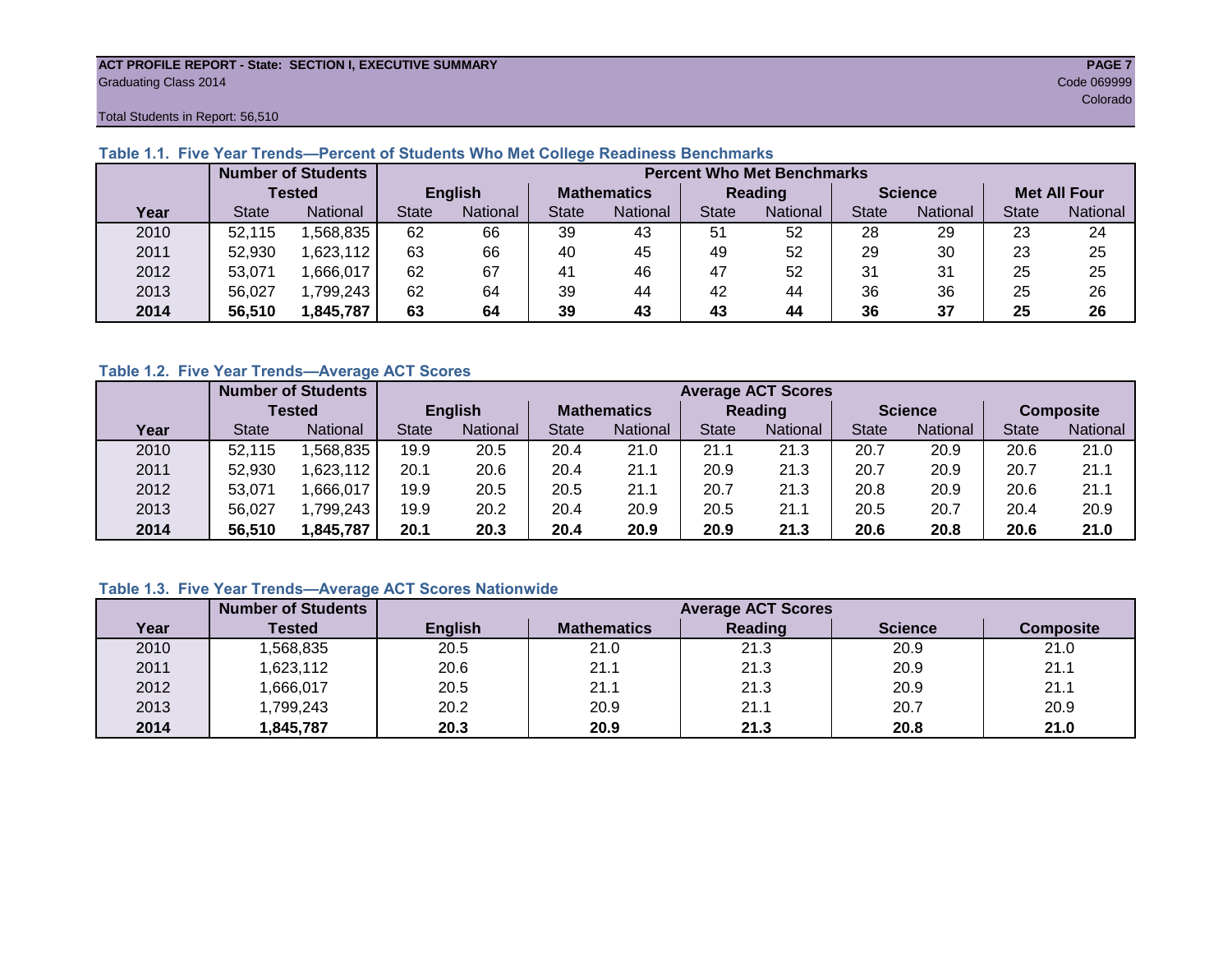# **ACT PROFILE REPORT - State: SECTION I, EXECUTIVE SUMMARY PAGE 8** Graduating Class 2014 Code 069999

# Total Students in Report: 56,510

|      |                                                                    |           |      |      |                                      |           |         |           |         | <b>Average ACT Scores</b> |         |                |                  |           |
|------|--------------------------------------------------------------------|-----------|------|------|--------------------------------------|-----------|---------|-----------|---------|---------------------------|---------|----------------|------------------|-----------|
|      | <b>Number of Students</b><br>Percent <sup>2</sup><br><b>Tested</b> |           |      |      | <b>English</b><br><b>Mathematics</b> |           |         |           |         |                           |         | <b>Science</b> | <b>Composite</b> |           |
|      |                                                                    |           | Core | Less |                                      |           |         |           |         | <b>Reading</b>            |         |                |                  |           |
|      | Core or                                                            | Less than | or   | than | Core or                              | Less than | Core or | Less than | Core or | Less than                 | Core or | Less than      | Core or          | Less than |
| Year | More <sup>1</sup>                                                  | Core      | More | Core | More                                 | Core      | More    | Core      | More    | Core                      | More    | Core           | More             | Core      |
| 2010 | 31.733                                                             | 15.813    | -61  | 30   | 21.8                                 | 17.3      | 21.9    | 18.2      | 22.6    | 18.9                      | 22.1    | 18.7           | 22.2             | 18.4      |
| 2011 | 32.470                                                             | 15,696    | 61   | 30   | 21.9                                 | 17.4      | 21.9    | 18.2      | 22.5    | 18.8                      | 22.2    | 18.6           | 22.3             | 18.4      |
| 2012 | 33.071                                                             | 15,013    | 62   | 28   | 21.7                                 | 17.3      | 21.9    | 18.3      | 22.2    | 18.5                      | 22.1    | 18.7           | 22.1             | 18.3      |
| 2013 | 34.247                                                             | 15.781    | -61  | 28   | 21.8                                 | 17.3      | 21.9    | 18.2      | 22.1    | 18.2                      | 22.1    | 18.3           | 22.1             | 18.1      |
| 2014 | 34.062                                                             | 15.071    | 60   | 27   | 22.1                                 | 17.5      | 22.0    | 18.3      | 22.7    | 18.8                      | 22.3    | 18.5           | 22.4             | 18.4      |

# **Table 1.4. Five Year Trends—Average ACT Scores by Level of Preparation**

<sup>1</sup>"Core or More" results correspond to students taking four or more years of English AND three or more years each of math, social studies, and natural science.

 $2P$ ercent of all students tested. Numbers will not add up to 100% due to student non-response.

# **Table 1.5. Five Year Trends—Percent and Average Composite Score by Race/Ethnicity**

|                                        | 2010   |     |      | 2011   |     | 2012 |        | 2013 |      |        | 2014 |      |        |               |      |
|----------------------------------------|--------|-----|------|--------|-----|------|--------|------|------|--------|------|------|--------|---------------|------|
|                                        | N      | %   | Ava  | N      | %   | Avg  | N      | %    | Avg  | N      | %    | Ava  | N      | $\frac{9}{6}$ | Avg  |
| <b>All Students</b>                    | 52.115 | 100 | 20.6 | 52,930 | 100 | 20.7 | 53.071 | 100  | 20.6 | 56.027 | 100  | 20.4 | 56.510 | 100           | 20.6 |
| <b>Black/African American</b>          | 2,289  |     | 17.4 | 2,275  |     | 17.4 | 2,059  | 4    | 17.3 | 2.168  |      | 17.3 | 2.141  |               | 17.3 |
| American Indian/Alaska Native          | 556    |     | 18.8 | 562    |     | 18.7 | 401    |      | 17.9 | 415    |      | 16.9 | 372    |               | 17.6 |
| White                                  | 31.165 | 60  | 22.1 | 30,493 | 58  | 22.3 | 29,884 | 56   | 22.2 | 30.951 | 55   | 22.0 | 30.782 | 54            | 22.3 |
| Hispanic/Latino                        | 8.997  | 17  | 17.2 | 10,520 | 20  | 17.4 | 13,290 | 25   | 17.6 | 14.198 | 25   | 17.7 | 15.005 | 27            | 17.8 |
| Asian                                  | 702.ا  | 3   | 21.7 | .656   |     | 21.7 | 612. ا | 3    | 21.6 | .687   | 3    | 21.9 | 1,788  |               | 22.3 |
| Native Hawaiian/Other Pacific Islander | 0      | 0   |      | 39     |     | 19.3 | 170    |      | 19.8 | 196    | 0    | 18.6 | 174    |               | 19.0 |
| Two or more races                      | 2.495  | 5   | 20.2 | 2,504  |     | 20.6 | 2.116  | 4    | 21.2 | 2,246  |      | 21.2 | 2,458  |               | 21.3 |
| Prefer not to respond/No response      | 4,911  | 9   | 19.2 | 4,881  |     | 19.2 | 3,539  |      | 19.8 | 4,166  |      | 19.3 | 3,790  |               | 19.7 |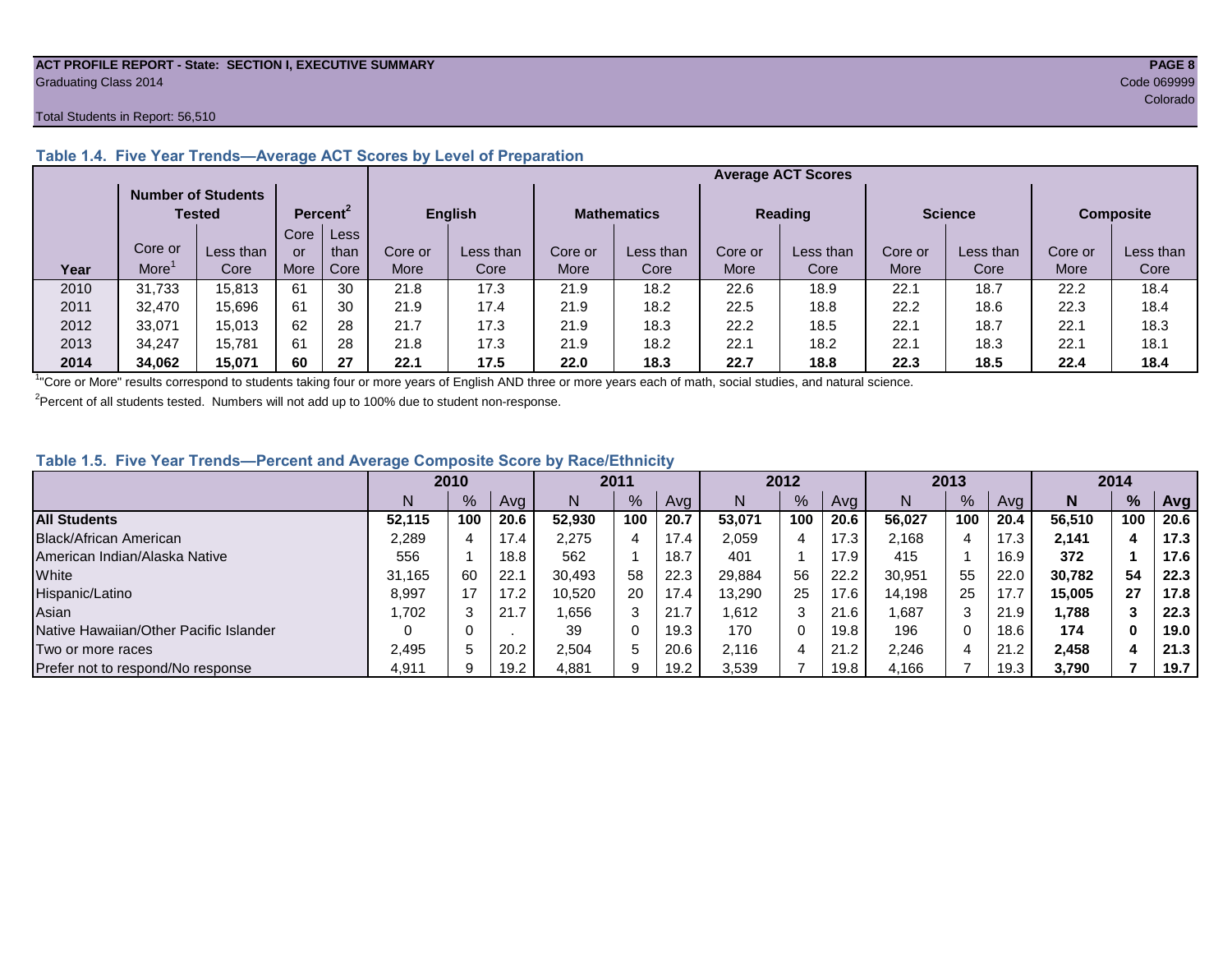# **ACT PROFILE REPORT - State: SECTION I, EXECUTIVE SUMMARY PAGE 9** Code 069999 Craduating Class 2014 Code 069999 Code 069999 Code 069999 Code 069999 Code 069999 Code 069999 Code 069999 Code 069999 Code 069999 Code 069999 Code 069999 Code 069999 Code 069999 Code 069999 Code 069999 Code 069

e de la construcción de la construcción de la construcción de la construcción de la construcción de la construcción

# Total Students in Report: 56,510

# **Table 1.6. Percent of Students in College Readiness Standards Score Ranges**

| <b>CRS</b>    | <b>English</b>      | <b>Mathematics</b>     | <b>Reading</b>        | <b>Science</b>      |
|---------------|---------------------|------------------------|-----------------------|---------------------|
| Range         | (Benchmark = $18$ ) | (Benchmark = $22$ )    | $(Benchmark = 22)$    | (Benchmark = $23$ ) |
|               | 100%                | 100%                   | 100%                  | 100%                |
| $1 - 12$      | 50%<br>15%<br>13%   | 50%<br>1%<br>1%        | 50%<br>$9\%$<br>7%    | 50%<br>8%<br>6%     |
|               | $0\%$               | $0\%$                  | $0\%$                 | $0\%$               |
| $13 - 15$     | 100%                | 100%                   | 100%                  | 100%                |
|               | 50%<br>15%<br>14%   | 50%<br>18%<br>14%      | 50%<br>14%<br>13%     | 50%<br>11%<br>10%   |
|               | $0\%$               | 0%                     | $0\%$                 | 0%                  |
|               | 100%                | 100%                   | 100%                  | 100%                |
| $16 - 19$     | 50%<br>18%<br>18%   | 34%<br>33%<br>50%      | 50%<br>22%<br>22%     | 50%<br>24%<br>24%   |
|               | $0\%$               | 0%                     | $0\%$                 | 0%                  |
|               | 100%                | 100%                   | 100%                  | 100%                |
| $20 - 23$     | 50%<br>22%<br>23%   | 50%<br>17%<br>18%      | 50%<br>24%<br>23%     | 29%<br>27%<br>50%   |
|               | $0\%$               | $0\%$                  | $0\%$                 | $0\%$               |
|               | 100%                | 100%                   | 100%                  | 100%                |
| 24-27         | 50%<br>16%<br>16%   | 50%<br>20%<br>21%      | 50%<br>13%<br>14%     | 50%<br>20%<br>20%   |
|               | $0\%$               | $0\%$                  | $0\%$                 | 0%                  |
|               | 100%                | 100%                   | 100%                  | 100%                |
| 28-32         | 50%<br>10%<br>10%   | 50%<br>$9\%$<br>$9\%$  | 50%<br>13%<br>14%     | 50%<br>7%<br>$7\%$  |
|               | $0\%$               | $0\%$                  | $0\%$                 | $0\%$               |
|               | 100%                | 100%                   | 100%                  | 100%                |
| 33-36         | 50%<br>5%<br>$5\%$  | 50%                    | 50%<br>$5\%$<br>$5\%$ | 50%                 |
|               | $0\%$               | 2%<br>3%<br>$0\%$      | $0\%$                 | 3%<br>3%<br>0%      |
|               | 100%                | 100%                   | 100%                  | 100%                |
| % At or Above | 64%<br>63%          | 43%                    | 43%<br>44%            |                     |
| Benchmark     | 50%                 | 39%<br>50%             | 50%                   | 37%<br>36%<br>50%   |
|               | $0\%$               | $0\%$                  | $0\%$                 | $0\%$               |
|               |                     | $\overline{S}$ = State | = National            |                     |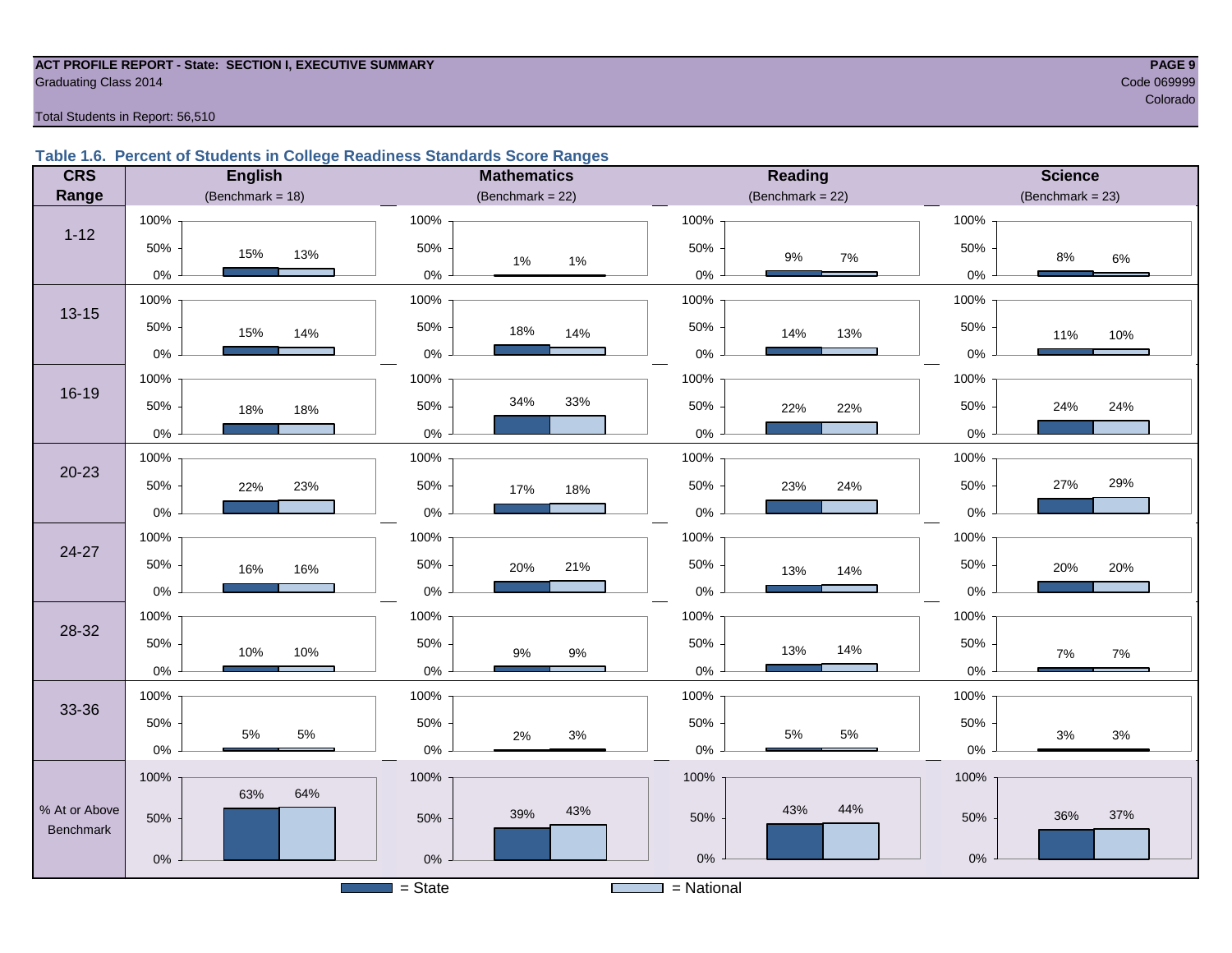# **ACT PROFILE REPORT- State: SECTION II, ACADEMIC ACHIEVEMENT PAGE 10** Graduating Class 2014 Code 069999

Total Students in Report: 56,510

| <b>Student Group</b> | <b>Test Session</b>  |          |         |         |             | <b>Average ACT Scores</b> |         |           |
|----------------------|----------------------|----------|---------|---------|-------------|---------------------------|---------|-----------|
|                      | <b>Duration</b>      | N        | Percent | English | Mathematics | Reading                   | Science | Composite |
|                      | <b>Standard Time</b> | 53,296   | 94      | 20.3    | 20.6        | 21.2                      | 20.8    | 20.9      |
| <b>State</b>         | <b>Extended Time</b> | 3,214    | 6       | 15.2    | 17.0        | 16.9                      | 17.0    | 16.6      |
|                      | Total                | 56,510   | 100     | 20.1    | 20.4        | 20.9                      | 20.6    | 20.6      |
|                      | <b>Standard Time</b> | ,769,033 | 96      | 20.5    | 21.0        | 21.4                      | 20.9    | 21.1      |
| <b>National</b>      | <b>Extended Time</b> | 76.754   | 4       | 16.2    | 17.8        | 18.5                      | 18.1    | 17.8      |
|                      | Total                | ,845,787 | 100     | 20.3    | 20.9        | 21.3                      | 20.8    | 21.0      |

# **Table 1.7. Average ACT College Reportable Scores by Test Session Duration**

# **Table 1.8. Percent of Students Who Met College Readiness Benchmark Scores by Test Session Duration**

| <b>Student Group</b> | <b>Test Session</b>  |         | Met         |         |         |          |
|----------------------|----------------------|---------|-------------|---------|---------|----------|
|                      | <b>Duration</b>      | English | Mathematics | Reading | Science | All Four |
|                      | <b>Standard Time</b> | 64      | 40          | 44      | 37      | 26       |
| <b>State</b>         | <b>Extended Time</b> | 31      | 16          | 22      | 17      | 11       |
|                      | Total                | 63      | 39          | 43      | 36      | 25       |
|                      | Standard Time        | 65      | 44          | 45      | 37      | 27       |
| <b>National</b>      | <b>Extended Time</b> | 37      | 21          | 30      | 21      | 15       |
|                      | Total                | 64      | 43          | 44      | 37      | 26       |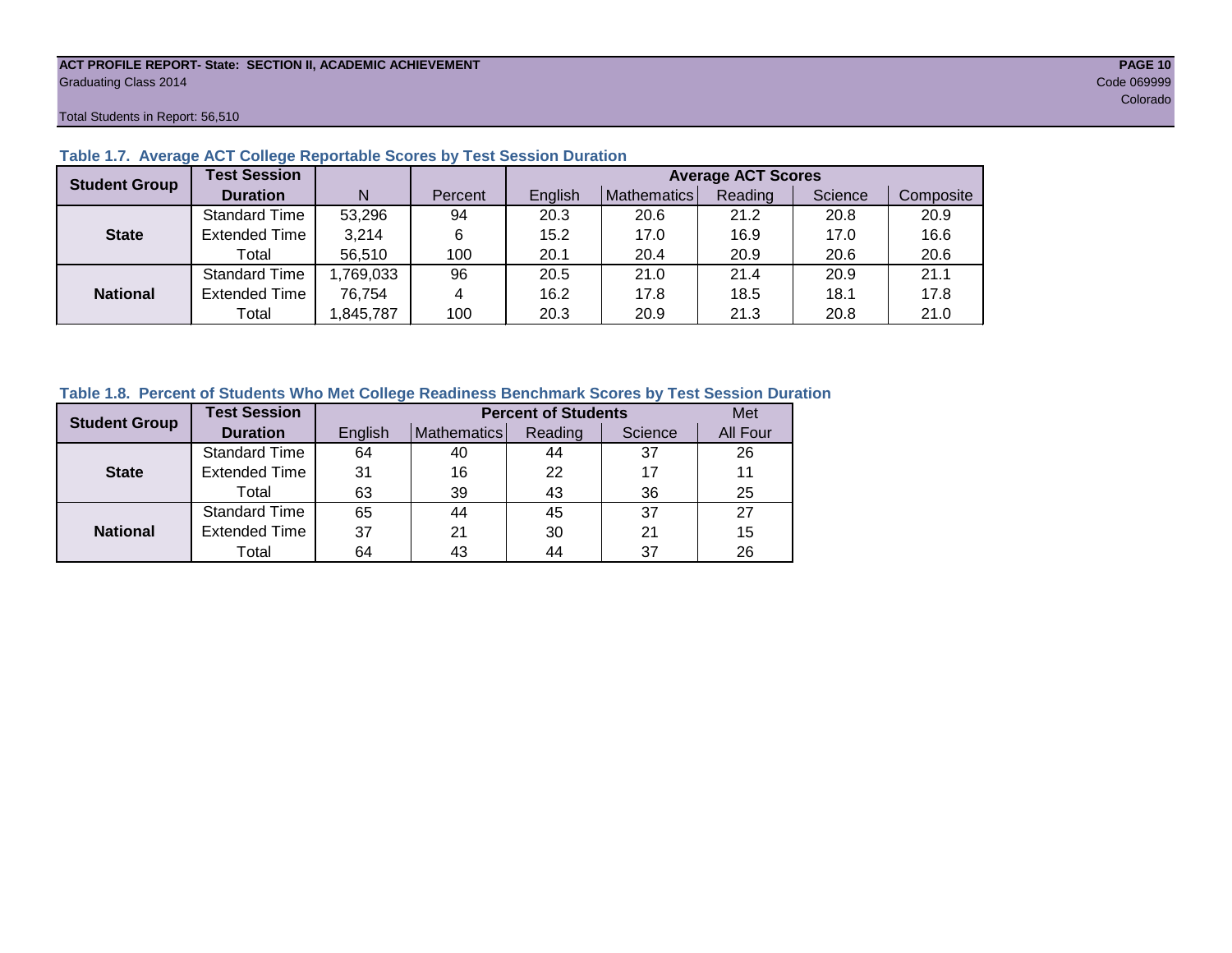# Section II Academic Achievement

Beginning with the Graduating Class of 2013, all students whose scores are college reportable, both standard and extended time tests, are now included. Also beginning with the 2013 Graduating Class data, College Readiness Benchmarks for Reading and Science were updated to reflect the most recent college coursework research.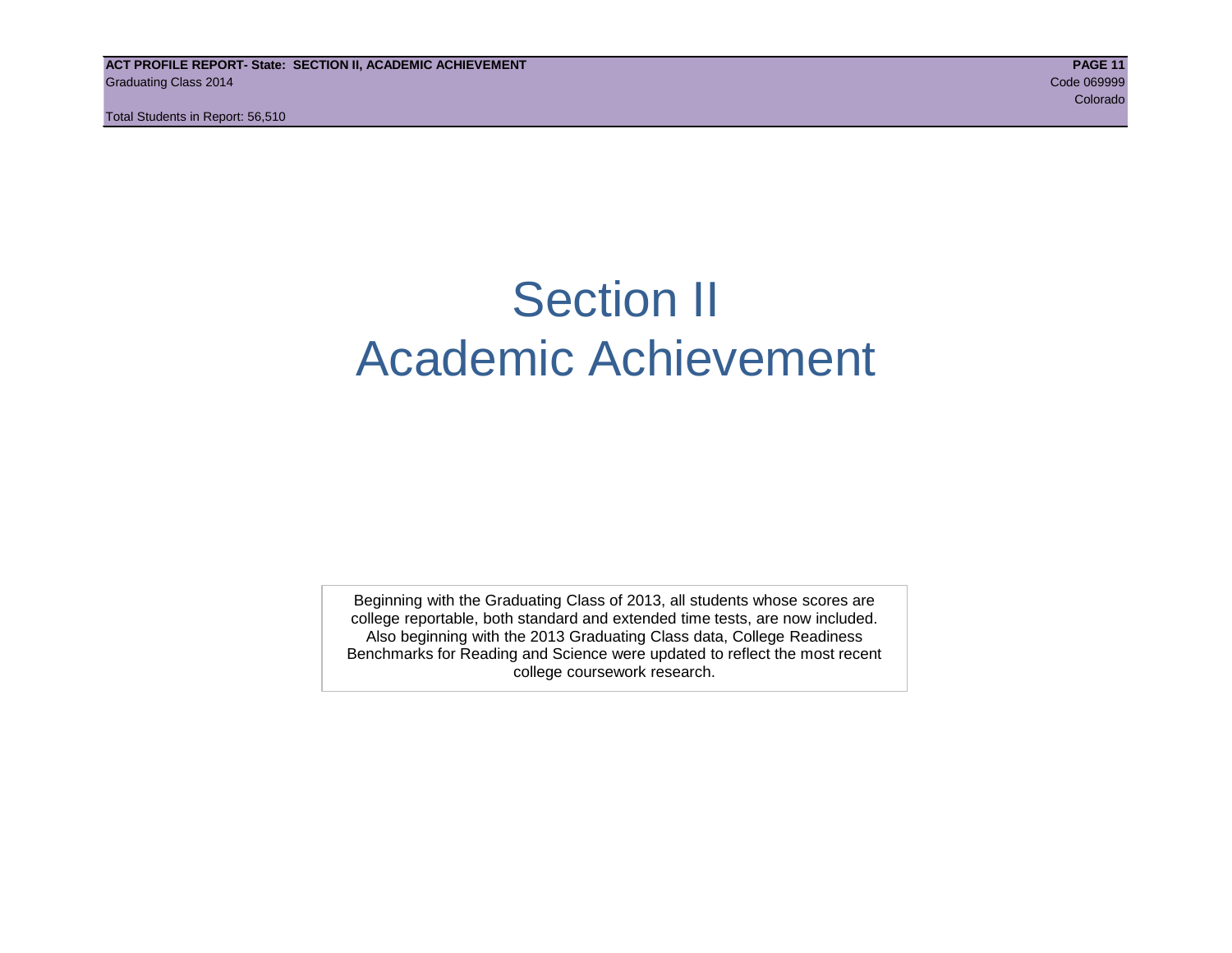# **ACT PROFILE REPORT- State: SECTION II, ACADEMIC ACHIEVEMENT PAGE 12** Code 069999<br>Colorado

Total Students in Report: 56,510

|  | Table 2.1. ACT Score Distributions, Cumulative Percentages (CP <sup>1</sup> ), and Score Averages |  |  |  |
|--|---------------------------------------------------------------------------------------------------|--|--|--|
|  |                                                                                                   |  |  |  |

| <b>ACT Scale</b> |                | <b>English</b> |                  | <b>Mathematics</b> |                  | Reading        |                | <b>Science</b> |                | <b>Composite</b> | <b>ACT Scale</b> |
|------------------|----------------|----------------|------------------|--------------------|------------------|----------------|----------------|----------------|----------------|------------------|------------------|
| <b>Score</b>     | N              | CP             | N                | CP                 | N                | CP             | $\overline{N}$ | CP             | N <sub>1</sub> | CP               | <b>Score</b>     |
| 36               | 181            | 100            | $\overline{115}$ | 100                | 410              | 100            | 286            | 100            | 35             | 100              | 36               |
| 35               | 657            | 100            | 239              | 100                | 321              | 99             | 394            | 99             | 196            | 100              | 35               |
| 34               | 923            | 99             | 473              | 99                 | 902              | 99             | 492            | 99             | 372            | 100              | 34               |
| 33               | 795            | 97             | 450              | 99                 | 1,410            | 97             | 453            | 98             | 546            | 99               | 33               |
| 32               | 1,038          | 95             | 443              | 98                 | 1,466            | 95             | 606            | 97             | 708            | 98               | 32               |
| 31               | 751            | 94             | 536              | 97                 | 1,414            | 92             | 546            | 96             | 1,006          | 97               | 31               |
| 30               | 1,180          | 92             | 917              | 96                 | 1,474            | 90             | 901            | 95             | 1,185          | 95               | $30\,$           |
| 29               | 1,116          | $90\,$         | 1,337            | 94                 | 1,441            | 87             | 753            | 93             | 1,411          | 93               | 29               |
| 28               | 1,570          | 88             | 1,745            | 92                 | 1,557            | 84             | 1,227          | 92             | 1,774          | 90               | 28               |
| 27               | 1,377          | 85             | 2,027            | 89                 | 1,623            | 82             | 2,019          | $90\,$         | 1,979          | 87               | 27               |
| 26               | 1,994          | 83             | 2,891            | 85                 | 1,789            | 79             | 1,770          | 86             | 2,353          | 84               | 26               |
| 25               | 2,749          | 80             | 2,738            | $80\,$             | 1,923            | 76             | 3,797          | 83             | 2,667          | 80               | 25               |
| 24               | 3,059          | 75             | 3,492            | 75                 | 2,241            | $72\,$         | 3,950          | 77             | 2,969          | 75               | 24               |
| 23               | 2,489          | 69             | 2,737            | 69                 | 3,579            | 68             | 3,055          | $70\,$         | 3,262          | 70               | 23               |
| 22               | 3,355          | 65             | 1,811            | 64                 | 2,498            | 62             | 4,519          | 64             | 3,349          | 64               | 22               |
| 21               | 3,355          | 59             | 2,495            | 61                 | 4,379            | 57             | 4,338          | 56             | 3,489          | 58               | 21               |
| 20               | 3,314          | 53             | 2,609            | 57                 | 2,498            | 50             | 3,287          | 48             | 3,510          | 52               | 20               |
| 19               | 3,186          | 47             | 2,768            | 52                 | 4,107            | 45             | 4,443          | 43             | 3,603          | 45               | 19               |
| 18               | 2,264          | 41             | 3,187            | 47                 | 2,421            | 38             | 2,597          | 35             | 3,397          | 39               | 18               |
| 17               | 1,482          | 37             | 5,565            | 42                 | 2,424            | 34             | 3,869          | 30             | 3,466          | 33               | 17               |
| 16               | 3,137          | 35             | 7,607            | 32                 | 3,585            | 29             | 2,493          | 23             | 3,407          | 27               | 16               |
| 15               | 3,328          | 29             | 6,051            | 18                 | 2,342            | 23             | 2,134          | 19             | 3,123          | 21               | 15               |
| 14               | 2,847          | 23             | 2,962            | $\bf 8$            | 3,525            | 19             | 2,053          | 15             | 3,063          | 15               | 14               |
| 13               | 2,024          | 18             | 988              | $\overline{c}$     | 1,970            | 13             | 2,041          | 12             | 2,868          | 10               | 13               |
| 12               | 1,869          | 15             | 191              | $\mathbf{1}$       | 2,668            | 9              | 1,561          | 8              | 1,914          | 5                | 12               |
| 11               | 2,437          | 11             | 110              |                    | 1,159            | 5              | 1,145          | 5              | 663            | 2                | 11               |
| 10               | 1,984          | $\overline{7}$ | 12               |                    | 872              | $\overline{2}$ | 814            | 3              | 149            | $\mathbf{1}$     | 10               |
| 9                | 1,124          | 4              | $\overline{2}$   |                    | 263              |                | 719            | $\overline{c}$ | $30\,$         | $\mathbf{1}$     | 9                |
| 8                | 507            | 2              | 10               |                    | 50               |                | 147            | 1              | 12             |                  | 8                |
| $\overline{7}$   | 307            |                | $\mathbf 0$      |                    | 110              |                | 60             |                | $\overline{c}$ |                  | $\overline{7}$   |
| 6                | 83             |                | 2                |                    | 54               |                | 9              |                | $\mathbf{1}$   |                  | 6                |
| 5                | 19             |                | $\mathbf 0$      |                    | 19               |                | 20             |                |                |                  | 5                |
| 4                | 6              |                | $\mathbf 0$      |                    | $\mathbf{1}$     |                | 6              |                | $\mathbf 0$    |                  |                  |
| 3                |                |                | $\mathbf 0$      |                    | 11               |                |                | 1              | $\mathbf 0$    |                  | 3                |
| $\overline{2}$   | $\overline{c}$ |                | $\mathbf 0$      |                    | $\boldsymbol{2}$ |                |                | 1              | $\mathbf 0$    |                  | $\overline{2}$   |
|                  | $\Omega$       | $\mathbf{1}$   | $\Omega$         | $\mathbf{1}$       | $\overline{2}$   |                |                | $\overline{1}$ | $\Omega$       |                  |                  |
| Avg (SD)         |                | 20.1(6.7)      |                  | 20.4(5.3)          |                  | 20.9(6.5)      | 20.6(5.6)      |                |                | 20.6(5.5)        | Avg (SD)         |

en de la construction de la construction de la construction de la construction de la construction de la construction de la construction de la construction de la construction de la construction de la construction de la cons

<sup>1</sup>CP is the cumulative percent of students at or below a score point.

Note: Shaded portions of columns identify the students who met/exceeded the ACT College Readiness Benchmark Scores.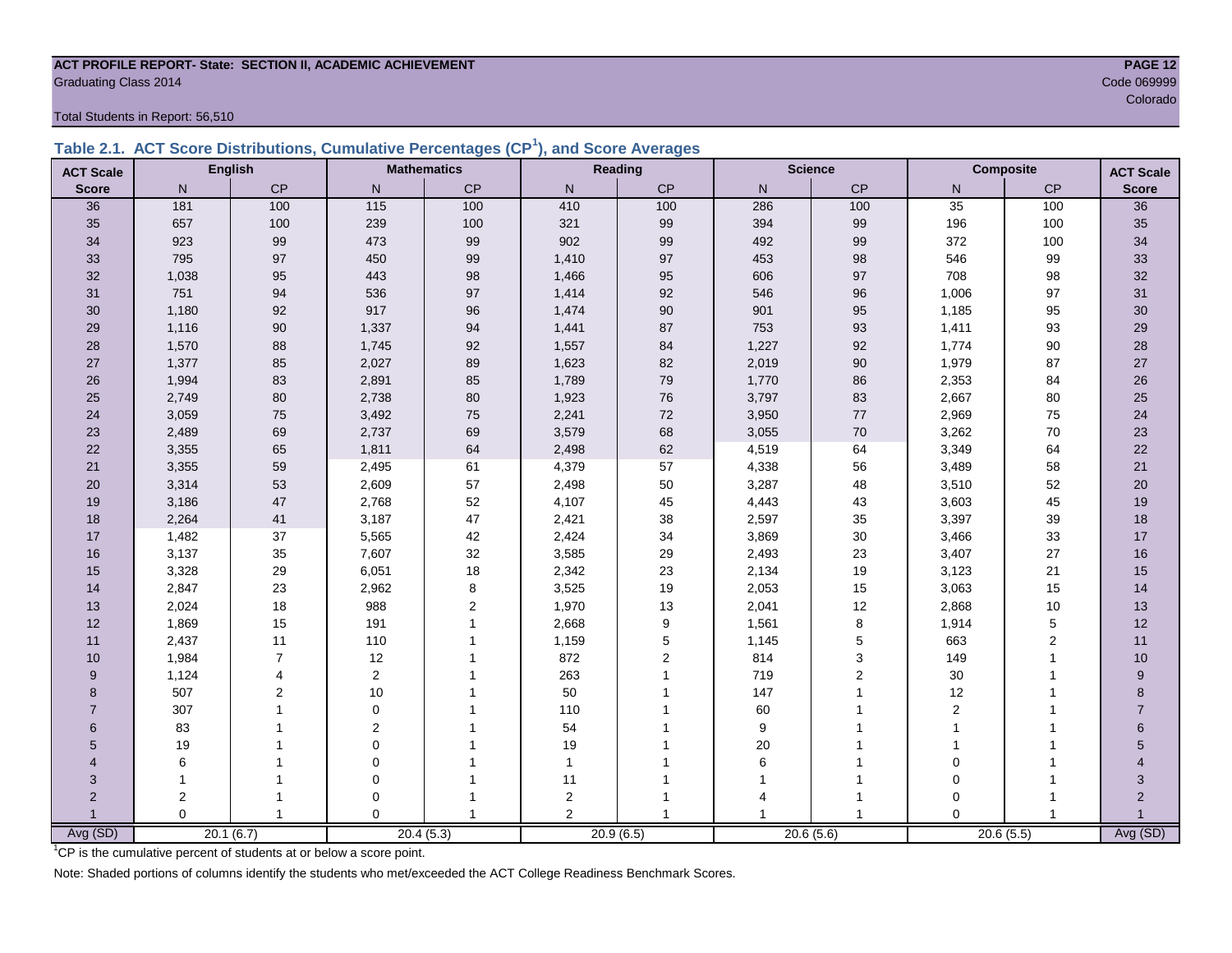# **ACT PROFILE REPORT- State: SECTION II, ACADEMIC ACHIEVEMENT PAGE 13** Graduating Class 2014 Code 069999

# Total Students in Report: 56,510

|  | Table 2.2. ACT Subscore Distributions, Cumulative Percentages (CP <sup>'</sup> ), and Subscore Averages |  |
|--|---------------------------------------------------------------------------------------------------------|--|
|  |                                                                                                         |  |

|                  | <b>English</b>          |                       |                          |     | Reading                |           |                        |           | <b>Mathematics</b>    |           |                            |                |                        |     |                  |
|------------------|-------------------------|-----------------------|--------------------------|-----|------------------------|-----------|------------------------|-----------|-----------------------|-----------|----------------------------|----------------|------------------------|-----|------------------|
|                  |                         |                       |                          |     | <b>Social Studies/</b> |           |                        |           | <b>Pre/Elementary</b> |           | <b>Algebra/ Coordinate</b> |                | <b>Plane Geometry/</b> |     |                  |
| <b>ACT Scale</b> | <b>Usage/ Mechanics</b> |                       | <b>Rhetorical Skills</b> |     | <b>Sciences</b>        |           | <b>Arts/Literature</b> |           | Algebra               |           | <b>Geometry</b>            |                | <b>Trigonometry</b>    |     | <b>ACT Scale</b> |
| <b>Score</b>     | N.                      | CP                    | N                        | CP  | N.                     | <b>CP</b> | N.                     | <b>CP</b> | N.                    | <b>CP</b> | N                          | <b>CP</b>      | N.                     | CP  | <b>Score</b>     |
| 18               | 1,791                   | 100                   | 782                      | 100 | 1,269                  | 100       | 1,664                  | 100       | 1,450                 | 100       | 358                        | 100            | 355                    | 100 | 18               |
| 17               | 2,935                   | 97                    | 764                      | 99  | 3,342                  | 98        | 2.880                  | 97        | 1,843                 | 97        | 386                        | 99             | 225                    | 99  | 17               |
| 16               | 1,829                   | 92                    | 2,800                    | 97  | 3,057                  | 92        | 3,070                  | 92        | 2,502                 | 94        | 1,029                      | 99             | 2,239                  | 99  | 16               |
| 15               | 2,781                   | 88                    | 4,099                    | 92  | 2,571                  | 86        | 3,240                  | 87        | 2,816                 | 90        | 2,581                      | 97             | 2,733                  | 95  | 15               |
| 14               | 2,036                   | 83                    | 3,292                    | 85  | 3,900                  | 82        | 3,189                  | 81        | 3,277                 | 85        | 4,170                      | 92             | 4,880                  | 90  | 14               |
| 13               | 3,825                   | 80                    | 5,406                    | 79  | 5,782                  | 75        | 3,693                  | 75        | 5,588                 | 79        | 4,797                      | 85             | 4,627                  | 82  | 13               |
| 12               | 3,917                   | 73                    | 4,592                    | 70  | 4,596                  | 65        | 3,956                  | 69        | 4,420                 | 69        | 4,809                      | 76             | 4,671                  | 73  | 12               |
| 11               | 4,833                   | 66                    | 5,960                    | 62  | 4,600                  | 57        | 4,265                  | 62        | 3,636                 | 61        | 6,671                      | 68             | 7,746                  | 65  | 11               |
| 10               | 4,980                   | 58                    | 4,607                    | 51  | 4,609                  | 48        | 4,185                  | 54        | 3,478                 | 55        | 6,608                      | 56             | 5,175                  | 51  | 10               |
| 9                | 4,818                   | 49                    | 6,092                    | 43  | 4,802                  | 40        | 7.435                  | 47        | 5,706                 | 49        | 9,961                      | 44             | 8,173                  | 42  | 9                |
| 8                | 5,821                   | 40                    | 4,519                    | 32  | 5,216                  | 32        | 3,802                  | 34        | 6,164                 | 39        | 6,312                      | 27             | 7,743                  | 28  | 8                |
| $\overline{7}$   | 4,130                   | 30                    | 3,894                    | 24  | 6,565                  | 23        | 3,763                  | 27        | 6,706                 | 28        | 4,302                      | 16             | 3,680                  | 14  | $\overline{7}$   |
| 6                | 3,975                   | 23                    | 3,737                    | 17  | 2,868                  | 11        | 3,525                  | 20        | 4,999                 | 16        | 1,132                      | 8              | 597                    | 8   | 6                |
| 5                | 3,511                   | 16                    | 2,824                    | 11  | 1,813                  | 6         | 4,816                  | 14        | 2,813                 |           | 2,228                      | 6              | 2,064                  | 6   | 5                |
| $\overline{4}$   | 2,577                   | 9                     | 2,419                    | 6   | 943                    | 3         | 1,596                  | 5         | 729                   | 2         | 110                        | $\overline{2}$ | 580                    | 3   | $\overline{4}$   |
| 3                | 2,136                   | 5                     | 599                      | 1   | 418                    |           | 979                    | 3         | 260                   |           | 875                        | $\overline{2}$ | 633                    | 2   | 3                |
| 2                | 562                     |                       | 117                      |     | 117                    |           | 410                    |           | 110                   |           | 3                          |                | 237                    |     | 2                |
|                  | 53                      | 1                     | $\overline{7}$           | 1   | 42                     |           | 42                     |           | 13                    |           | 178                        |                | 152                    |     |                  |
| Avg (SD)         |                         | 9.9(4.1)<br>10.3(3.6) |                          |     | 10.8(3.7)              |           | 10.3(4.0)              |           | 10.3(3.6)             |           | 10.2(2.9)                  |                | 10.4(3.1)              |     | Avg (SD)         |

<sup>1</sup>CP is the cumulative percent of students at or below a score point.

# **Table 2.3. ACT Score Quartile Values**

| <b>Quartile</b>      | Enalish | <b>Mathematics</b> | Reading  | <b>Science</b> | Composite |
|----------------------|---------|--------------------|----------|----------------|-----------|
| Q3 (75th Percentile) | 25      | 24                 | ~~<br>25 | 24             | ن∠        |
| Q2 (50th Percentile) | 20      |                    | n.<br>ے  | ິ              | 20        |
| Q1 (25th Percentile) |         |                    |          |                |           |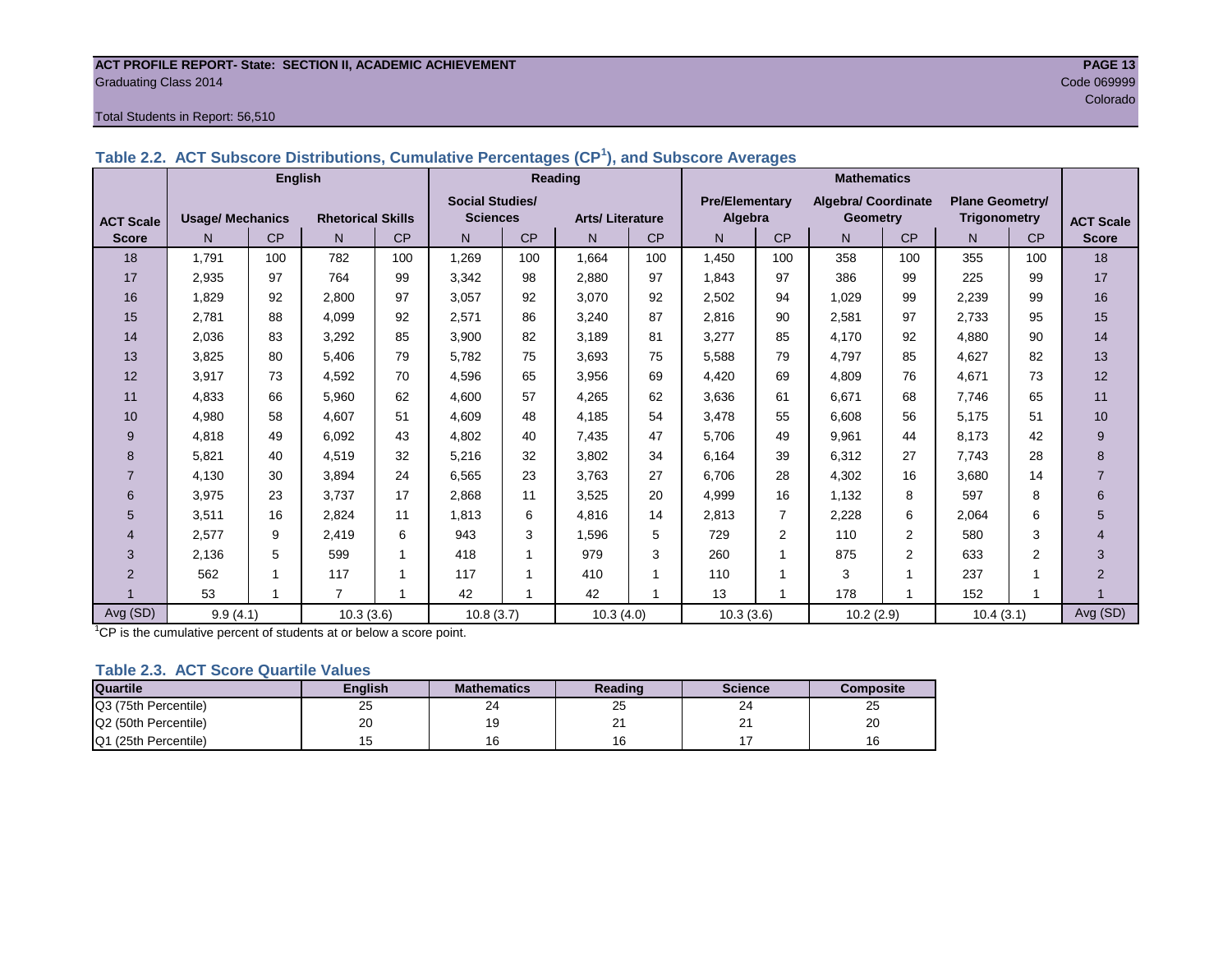Total Students in Report: 56,510

# **Table 2.4. Average ACT Composite Scores for Race/Ethnicity by Level of Preparation**

| <b>Student</b>  |                                 | <b>Number of Students</b> | <b>Percent Taking</b>     |                     | <b>Average ACT Composite Score</b> |
|-----------------|---------------------------------|---------------------------|---------------------------|---------------------|------------------------------------|
| <b>Group</b>    | <b>Race/Ethnicity</b>           | <b>Tested</b>             | Core or More <sup>1</sup> | <b>Core or More</b> | <b>Less Than Core</b>              |
|                 | <b>All Students</b>             | 56,510                    | 60                        | 22.4                | 18.4                               |
|                 | <b>Black/African American</b>   | 2,141                     | 54                        | 18.7                | 16.1                               |
|                 | American Indian/Alaska Native   | 372                       | 46                        | 19.8                | 16.1                               |
|                 | White                           | 30,782                    | 67                        | 23.6                | 19.8                               |
| <b>State</b>    | Hispanic/Latino                 | 15,005                    | 49                        | 19.5                | 16.6                               |
|                 | Asian                           | 1,788                     | 73                        | 23.6                | 19.6                               |
|                 | Native Hawaiian/Other Pac. Isl. | 174                       | 55                        | 20.5                | 17.3                               |
|                 | I Two or more races             | 2,458                     | 65                        | 22.6                | 19.2                               |
|                 | Prefer not/No Response          | 3,790                     | 45                        | 22.2                | 17.8                               |
|                 | <b>All Students</b>             | 1,845,787                 | 73                        | 21.8                | 18.9                               |
|                 | Black/African American          | 241,678                   | 68                        | 17.6                | 15.7                               |
|                 | American Indian/Alaska Native   | 14,263                    | 62                        | 19.0                | 16.5                               |
|                 | <b>White</b>                    | 1,038,435                 | 76                        | 23.1                | 20.2                               |
| <b>National</b> | Hispanic/Latino                 | 281,216                   | 71                        | 19.5                | 17.3                               |
|                 | Asian                           | 80,370                    | 79                        | 24.2                | 21.6                               |
|                 | Native Hawaiian/Other Pac. Isl. | 5,676                     | 65                        | 20.0                | 16.6                               |
|                 | Two or more races               | 70,013                    | 74                        | 22.0                | 19.2                               |
|                 | Prefer not/No Response          | 114,136                   | 56                        | 22.6                | 18.5                               |

<sup>1</sup>"Core or More" results correspond to students taking four or more years of English AND three or more years each of math, social studies, and natural science.

# **Table 2.5. Average ACT Scores by Race/Ethnicity**

| <b>Student</b>  |                                 |                |                    |                |                |                  |
|-----------------|---------------------------------|----------------|--------------------|----------------|----------------|------------------|
| Group           | <b>Race/Ethnicity</b>           | <b>English</b> | <b>Mathematics</b> | <b>Reading</b> | <b>Science</b> | <b>Composite</b> |
|                 | <b>All Students</b>             | 20.1           | 20.4               | 20.9           | 20.6           | 20.6             |
|                 | Black/African American          | 16.4           | 17.5               | 17.5           | 17.4           | 17.3             |
|                 | American Indian/Alaska Native   | 16.4           | 17.7               | 17.9           | 17.9           | 17.6             |
|                 | White                           | 22.0           | 21.8               | 22.7           | 22.1           | 22.3             |
| <b>State</b>    | Hispanic/Latino                 | 16.7           | 18.0               | 17.9           | 18.0           | 17.8             |
|                 | Asian                           | 21.5           | 23.2               | 21.7           | 22.3           | 22.3             |
|                 | Native Hawaiian/Other Pac. Isl. | 18.6           | 18.9               | 19.2           | 18.7           | 19.0             |
|                 | Two or more races               | 20.9           | 20.8               | 21.7           | 21.3           | 21.3             |
|                 | Prefer not/No Response          | 18.9           | 19.6               | 20.0           | 19.6           | 19.7             |
|                 | <b>All Students</b>             | 20.3           | 20.9               | 21.3           | 20.8           | 21.0             |
|                 | <b>Black/African American</b>   | 15.8           | 17.2               | 17.3           | 17.0           | 17.0             |
|                 | American Indian/Alaska Native   | 16.6           | 18.1               | 18.4           | 18.3           | 18.0             |
|                 | White                           | 22.0           | 22.0               | 22.8           | 22.1           | 22.3             |
| <b>National</b> | Hispanic/Latino                 | 17.7           | 19.2               | 19.1           | 18.8           | 18.8             |
|                 | Asian                           | 22.8           | 24.9               | 22.8           | 23.2           | 23.5             |
|                 | Native Hawaiian/Other Pac. Isl. | 17.5           | 19.2               | 18.7           | 18.6           | 18.6             |
|                 | Two or more races               | 20.6           | 20.9               | 21.7           | 21.0           | 21.2             |
|                 | Prefer not/No Response          | 20.0           | 20.7               | 21.1           | 20.5           | 20.7             |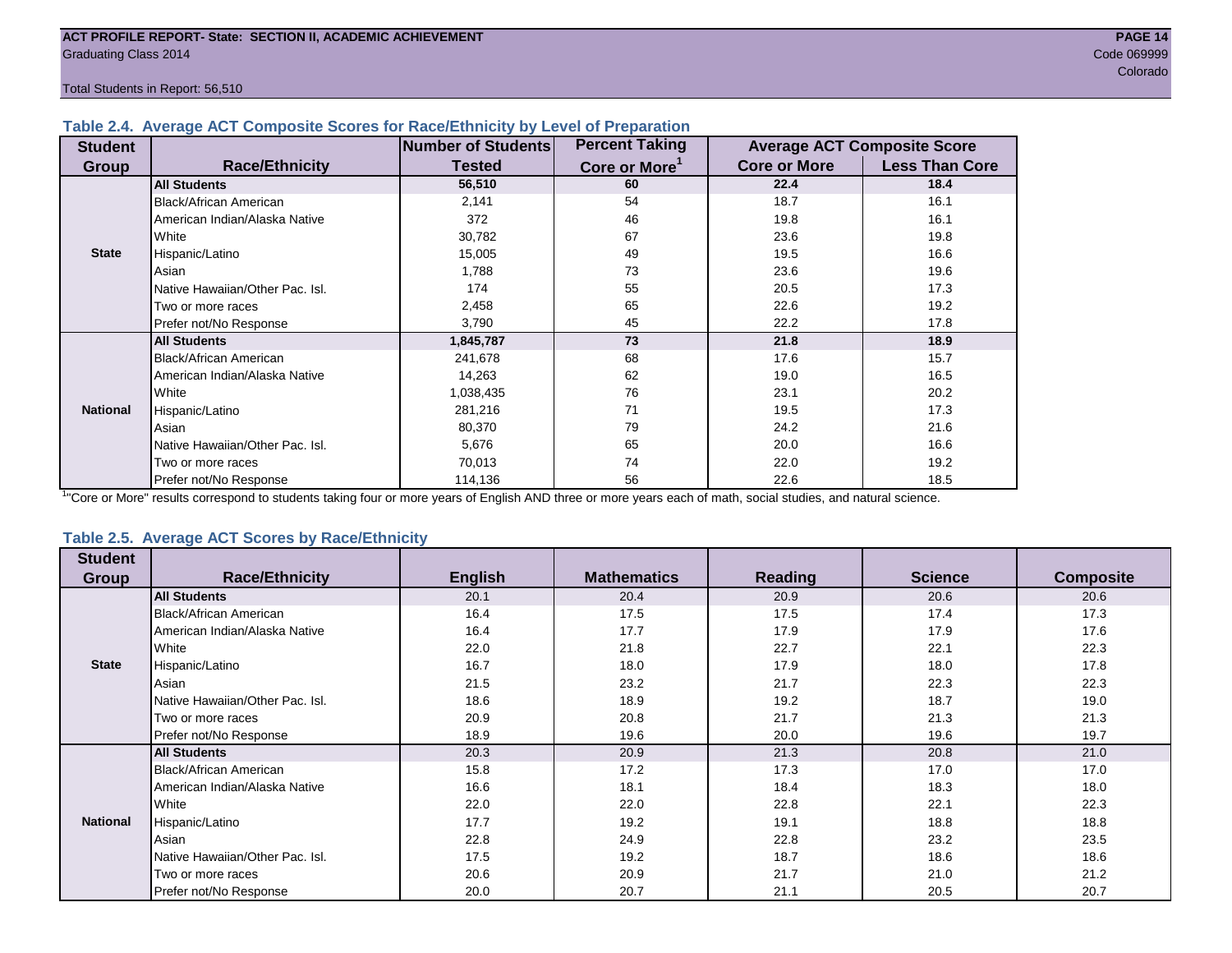# **ACT PROFILE REPORT- State: SECTION II, ACADEMIC ACHIEVEMENT PAGE 15** Graduating Class 2014 Code 069999

Total Students in Report: 56,510

| <b>Student</b>  | <b>CRS</b> | <b>English</b> |    |         | <b>Mathematics</b> |         | Reading | <b>Science</b> |    |  |
|-----------------|------------|----------------|----|---------|--------------------|---------|---------|----------------|----|--|
| Group           | Range      | N              | %  | N       | %                  | N       | %       | N              | %  |  |
|                 | 33 to 36   | 2,556          | 5  | 1,277   | 2                  | 3,043   | 5       | 1,625          | 3  |  |
|                 | 28 to 32   | 5,655          | 10 | 4,978   | 9                  | 7,352   | 13      | 4,033          |    |  |
|                 | 24 to 27   | 9,179          | 16 | 11.148  | 20                 | 7,576   | 13      | 11,536         | 20 |  |
| <b>State</b>    | 20 to 23   | 12,513         | 22 | 9,652   | 17                 | 12,954  | 23      | 15,199         | 27 |  |
|                 | 16 to 19   | 10,069         | 18 | 19,127  | 34                 | 12,537  | 22      | 13,402         | 24 |  |
|                 | 13 to 15   | 8,199          | 15 | 10,001  | 18                 | 7,837   | 14      | 6,228          | 11 |  |
|                 | 01 to 12   | 8,339          | 15 | 327     |                    | 5,211   | 9       | 4,487          | 8  |  |
|                 | 33 to 36   | 92,922         | 5  | 55,103  | 3                  | 97,714  | 5       | 55,222         | 3  |  |
|                 | 28 to 32   | 185,768        | 10 | 174,260 | 9                  | 257,722 | 14      | 128,357        |    |  |
|                 | 24 to 27   | 302,723        | 16 | 383,630 | 21                 | 263,034 | 14      | 367.160        | 20 |  |
| <b>National</b> | 20 to 23   | 431,178        | 23 | 336,283 | 18                 | 445,726 | 24      | 542,581        | 29 |  |
|                 | 16 to 19   | 330.518        | 18 | 616,601 | 33                 | 409.685 | 22      | 448,064        | 24 |  |
|                 | 13 to 15   | 264,127        | 14 | 266,401 | 14                 | 240,948 | 13      | 186,262        | 10 |  |
|                 | 01 to 12   | 238,551        | 13 | 13,509  |                    | 130,958 |         | 118,141        | 6  |  |

# **Table 2.6. Percent of Students in College Readiness Standards (CRS) Score Ranges**

# **Table 2.7. Average ACT Scores by Gender**

| <b>Student Group</b> | Gender         |         |         |         |             | <b>Average ACT Scores</b> |         |           |
|----------------------|----------------|---------|---------|---------|-------------|---------------------------|---------|-----------|
|                      |                | N       | Percent | English | Mathematics | Reading                   | Science | Composite |
|                      | Males          | 28,185  | 50      | 19.6    | 20.8        | 20.6                      | 20.8    | 20.6      |
| <b>State</b>         | <b>Females</b> | 28,237  | 50      | 20.5    | 20.1        | 21.3                      | 20.4    | 20.7      |
|                      | Missing        | 88      |         | 15.0    | 16.9        | 16.0                      | 16.9    | 16.3      |
|                      | Males          | 856,651 | 46      | 20.0    | 21.4        | 21.1                      | 21.2    | 21.1      |
| <b>National</b>      | <b>Females</b> | 977,127 | 53      | 20.7    | 20.5        | 21.5                      | 20.5    | 20.9      |
|                      | Missing        | 12,009  |         | 15.7    | 17.8        | 17.3                      | 17.4    | 17.2      |

# **Table 2.8. Percent of Students Who Met College Readiness Benchmark Scores by Gender**

| <b>Student Group</b> | Gender  |         | <b>Percent of Students</b> |         |         |                 |  |  |  |  |  |
|----------------------|---------|---------|----------------------------|---------|---------|-----------------|--|--|--|--|--|
|                      |         | English | Mathematics                | Reading | Science | <b>All Four</b> |  |  |  |  |  |
| <b>State</b>         | Males   | 60      | 41                         | 41      | 38      | 27              |  |  |  |  |  |
|                      | Females | 65      | 36                         | 44      | 34      | 24              |  |  |  |  |  |
| <b>National</b>      | Males   | 62      | 47                         | 43      | 40      | 29              |  |  |  |  |  |
|                      | Females | 66      | 40                         | 45      | 34      | 25              |  |  |  |  |  |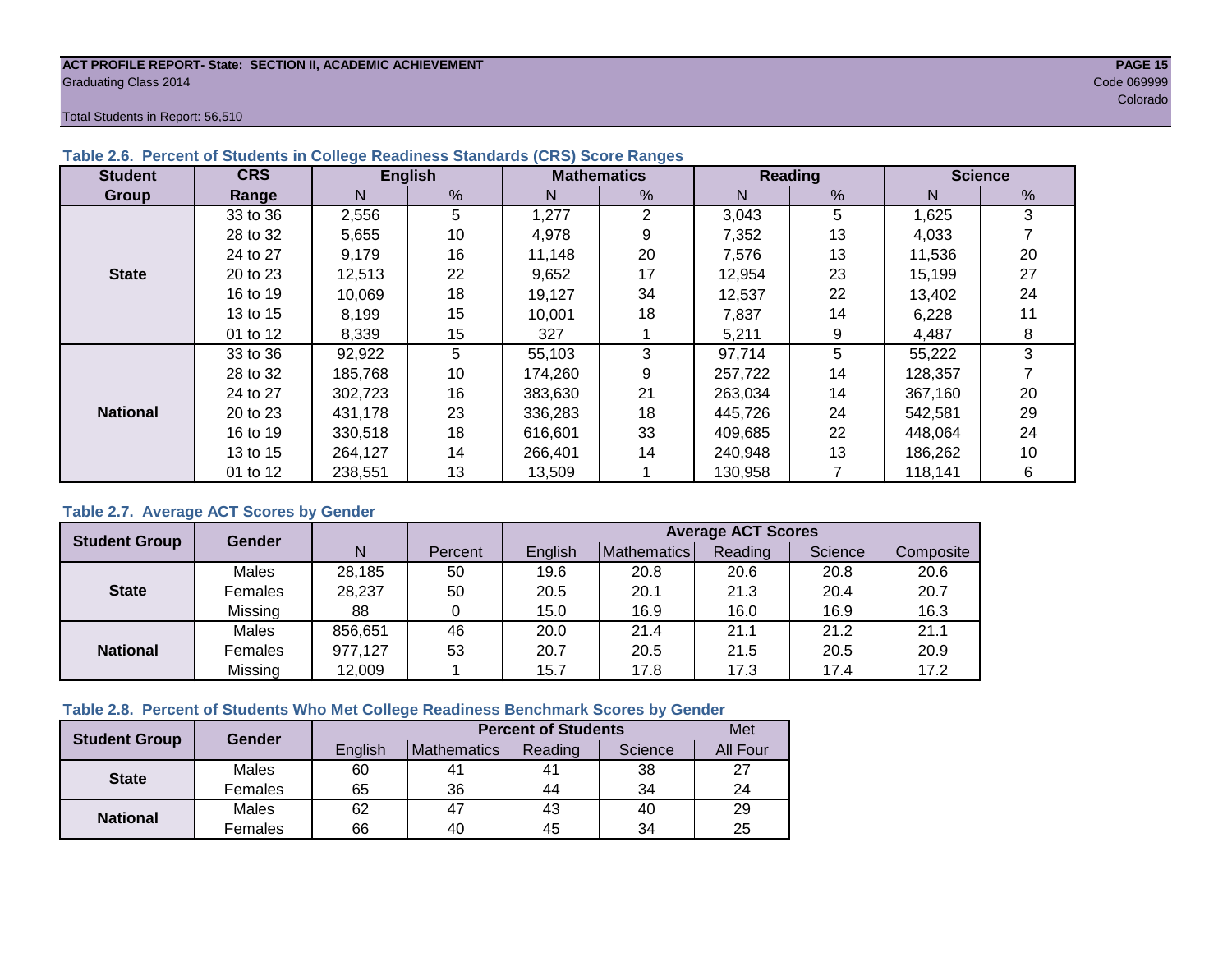#### **ACT PROFILE REPORT- State: SECTION II, ACADEMIC ACHIEVEMENT PAGE 16** Graduating Class 2014 Code 069999

#### Total Students in Report: 56,510

| <b>Student</b>  | <b>Curriculum</b>                                                        | N        |       | <b>English</b> | <b>Mathematics</b> |      | Reading |      |       | <b>Science</b> | <b>Composite</b> |      |
|-----------------|--------------------------------------------------------------------------|----------|-------|----------------|--------------------|------|---------|------|-------|----------------|------------------|------|
| Group           | Taken $^{\rm \texttt{1}}$                                                |          | CRB % | Avg            | CRB %              | Ava  | CRB %   | Avg  | CRB % | Avg            | CRB $\%^4$       | Avg  |
|                 | Core or More <sup>2</sup>                                                | 34,062   | 76    | 22.1           | 52                 | 22.0 | 54      | 22.7 | 47    | 22.3           | 35               | 22.4 |
| <b>State</b>    | Less than Core                                                           | 15.071   | 46    | 17.5           | 21                 | 18.3 | 28      | 18.8 | 20    | 18.5           | 12               | 18.4 |
|                 | Missing <sup>3</sup>                                                     | 7.377    | 35    | 15.9           | 16                 | 17.5 | 21      | 17.2 | 15    | 17.1           |                  | 17.1 |
|                 | Core or More                                                             | ,347,997 | 71    | 21.4           | 50                 | 21.7 | 50      | 22.2 | 42    | 21.6           | 31               | 21.8 |
| <b>National</b> | Less than Core                                                           | 405,073  | 48    | 17.9           | 27                 | 18.9 | 30      | 19.2 | 23    | 18.9           | 15               | 18.9 |
|                 | Missing                                                                  | 92.717   | 36    | 16.0           | 18                 | 17.7 | 23      | 17.7 | 16    | 17.6           | 10               | 17.4 |
|                 | "Curriculum Token" reflecte overall bigh school ourriculum in this toble |          |       |                |                    |      |         |      |       |                |                  |      |

**Table 2.9. College Readiness Benchmark (CRB) Percent and Average ACT Scores by Overall High School Curriculum**

"Curriculum Taken" reflects overall high school curriculum in this table.

 $^2$  "Core or More" results correspond to students taking four or more years of English AND three or more years each of math, social studies, and natural science.

 $3$  Zero years or no coursework information reported in one or more content areas.

 $4$  Composite CRB% results reflect students who met all four subject-area benchmarks.

|  |  |  |  |  | Table 2.10. College Readiness Benchmark (CRB) Percent and Average ACT Scores by Content-Specific Curriculum |
|--|--|--|--|--|-------------------------------------------------------------------------------------------------------------|
|--|--|--|--|--|-------------------------------------------------------------------------------------------------------------|

| <b>Student</b>  | Curriculum                    | <b>English</b> |       |      | <b>Mathematics</b> |       |      |          | Reading |      | <b>Science</b> |       |      |
|-----------------|-------------------------------|----------------|-------|------|--------------------|-------|------|----------|---------|------|----------------|-------|------|
| Group           | $\mathsf{Taken}^{\mathsf{T}}$ |                | CRB % | Avg  | N                  | CRB % | Avg  | N        | CRB %   | Avg  | N              | CRB % | Avg  |
|                 | Core or More <sup>2</sup>     | 44,211         | 70    | 21.1 | 44,910             | 46    | 21.3 | 43,576   | 48      | 21.9 | 41,217         | 43    | 21.7 |
| <b>State</b>    | Less than Core                | 5,848          | 38    | 16.3 | 4,752              |       | 16.4 | 6,201    | 25      | 18.1 | 8,423          | 18    | 18.1 |
|                 | Missing <sup>3</sup>          | 6,451          | 36    | 16.0 | 6,848              | 16    | 17.5 | 6,733    | 21      | 17.4 | 6,870          | 15    | 17.3 |
|                 | Core or More                  | .676,095       | 67    | 20.8 | ,686,194           | 46    | 21.3 | ,580,108 | 47      | 21.7 | ,538,158       | 41    | 21.4 |
| <b>National</b> | Less than Corel               | 88,420         | 36    | 15.9 | 74,627             |       | 16.4 | 180,385  | 32      | 19.4 | 220,701        |       | 18.1 |
|                 | Missing                       | 81,272         | 38    | 16.3 | 84,966             | 19    | 17.8 | 85,294   | 24      | 17.8 | 86,928         |       | 17.7 |

<sup>1</sup> "Curriculum Taken" reflects content-specific curriculum in this table.

<sup>2</sup> "Core or More" results correspond to students taking four or more years of English or three or more years of math, social studies, or natural science, respectively. For instance, Reading "Core or More" results correspond to students taking three or more years of social studies, regardless of courses taken in other content areas.

 $3$  Zero years or no coursework information reported in the specified content area.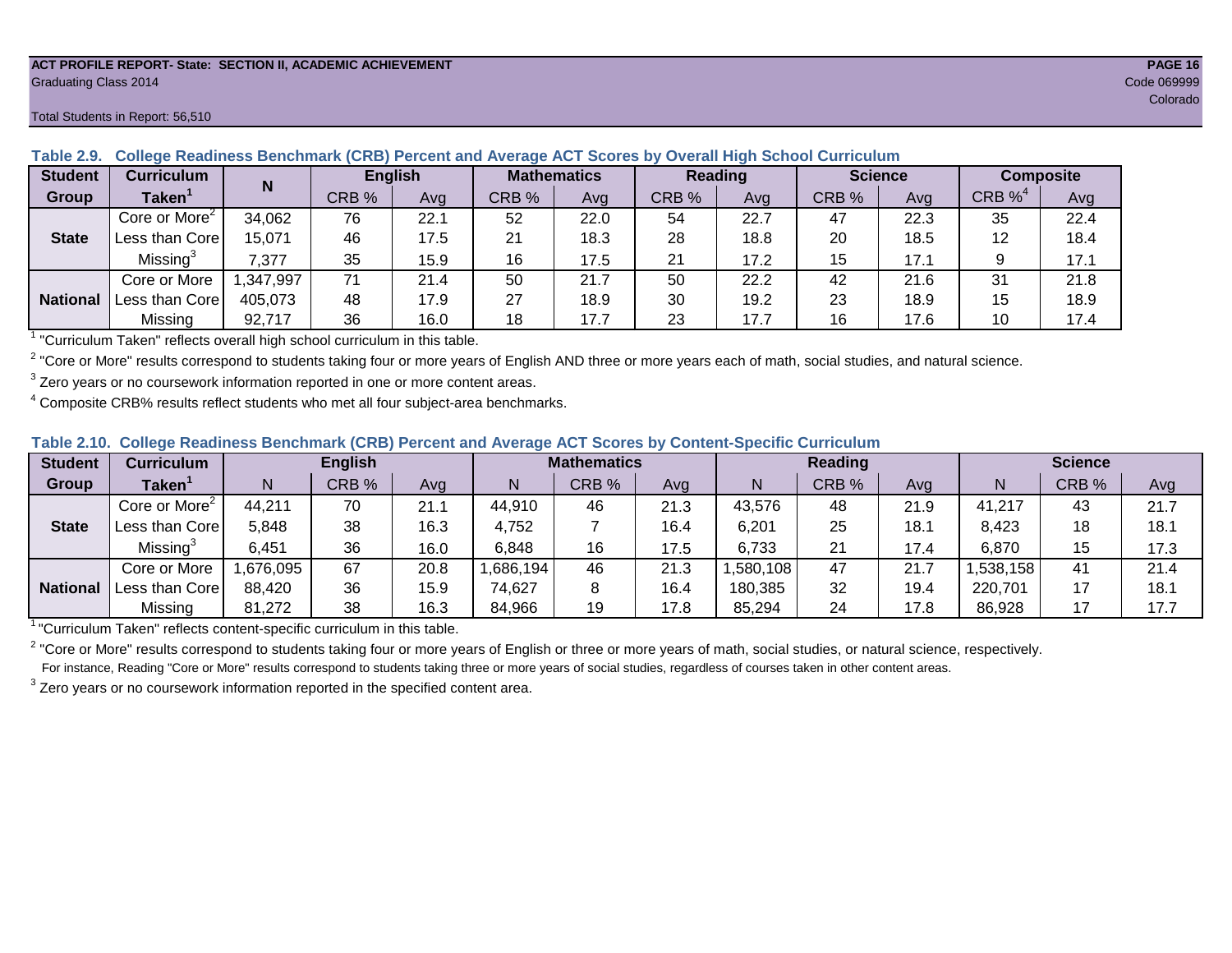Total Students in Report: 56,510

# Section III College Readiness and the Impact of Course Rigor

Beginning with the Graduating Class of 2013, all students whose scores are college reportable, both standard and extended time tests, are now included. Also beginning with the 2013 Graduating Class data, College Readiness Benchmarks for Reading and Science were updated to reflect the most recent college coursework research.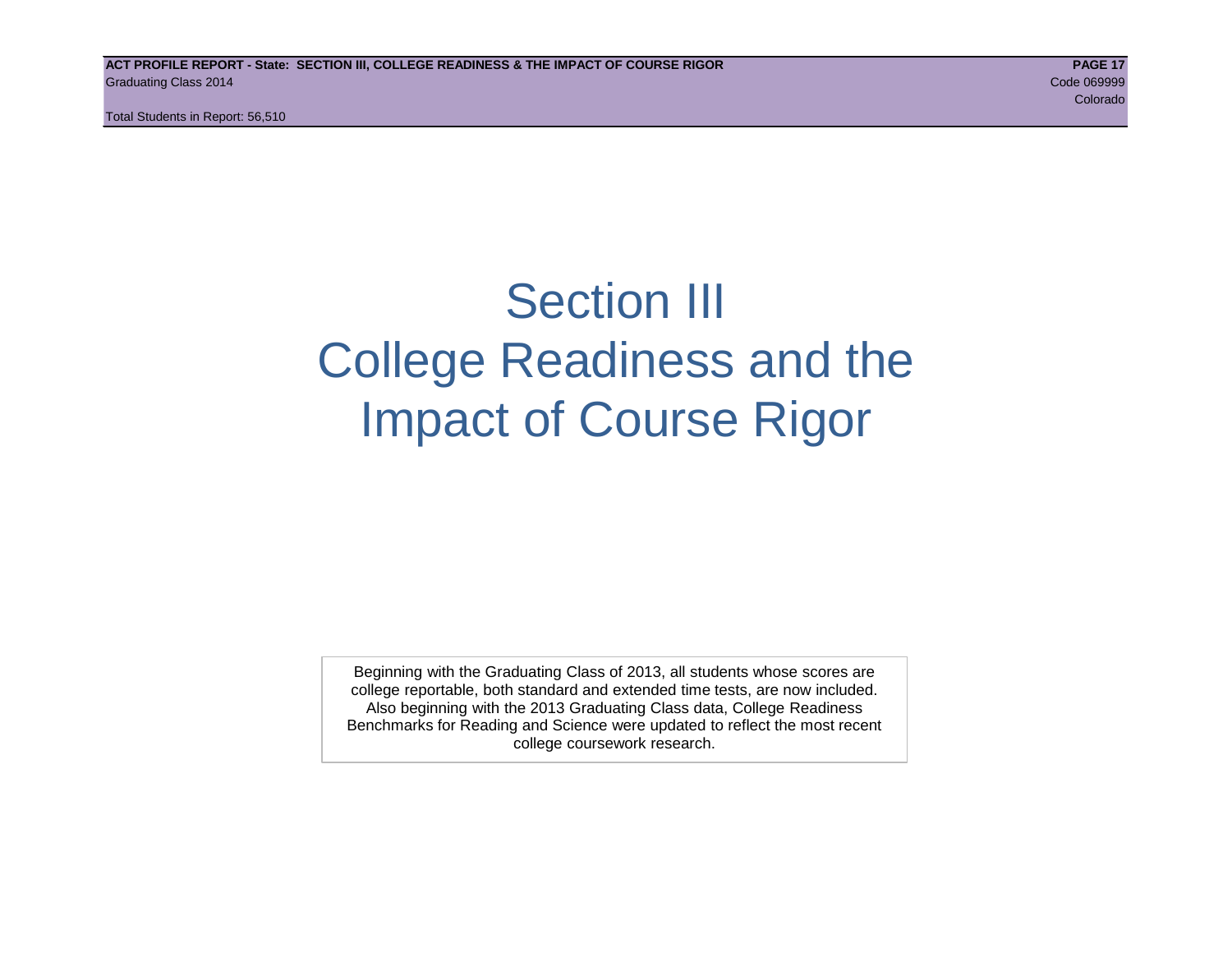# **ACT PROFILE REPORT - State: SECTION III, COLLEGE READINESS & THE IMPACT OF COURSE RIGOR PAGE 18** Graduating Class 2014 Code 069999

e de la construcción de la construcción de la construcción de la construcción de la construcción de la construcción

Total Students in Report: 56,510

# **Figure 3.1. Percent of Students Who Met ACT College Readiness Benchmark Scores by Race/Ethnicity: ENGLISH**



ACT English Benchmark Score = **18**

**□ Percent Ready DPercent Not Ready**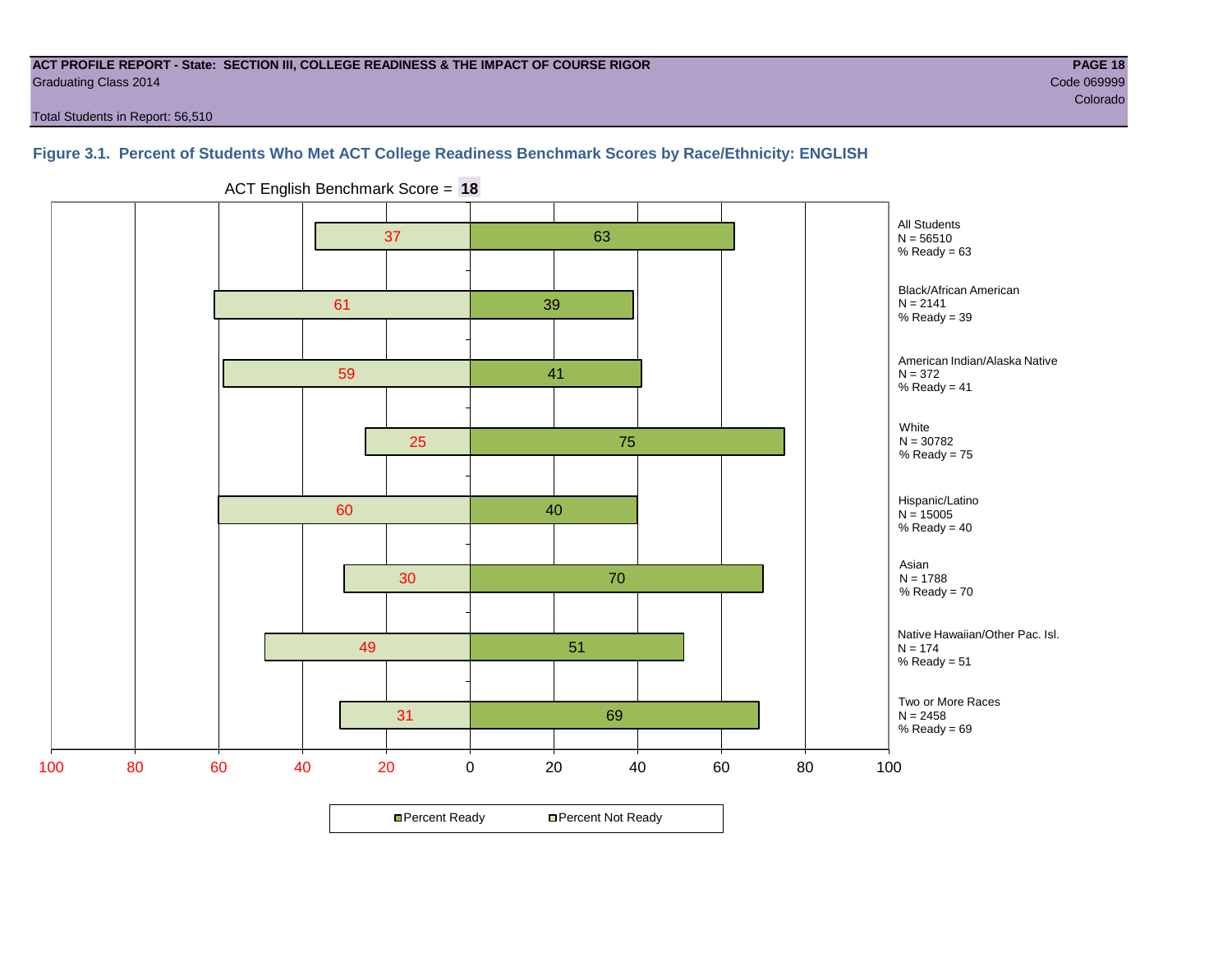# **ACT PROFILE REPORT - State: SECTION III, COLLEGE READINESS & THE IMPACT OF COURSE RIGOR PAGE 19** Graduating Class 2014 Code 069999

Total Students in Report: 56,510

# **Figure 3.2. Percent of Students Who Met ACT College Readiness Benchmark Scores by Race/Ethnicity: MATHEMATICS**



ACT Mathematics Benchmark Score = **22**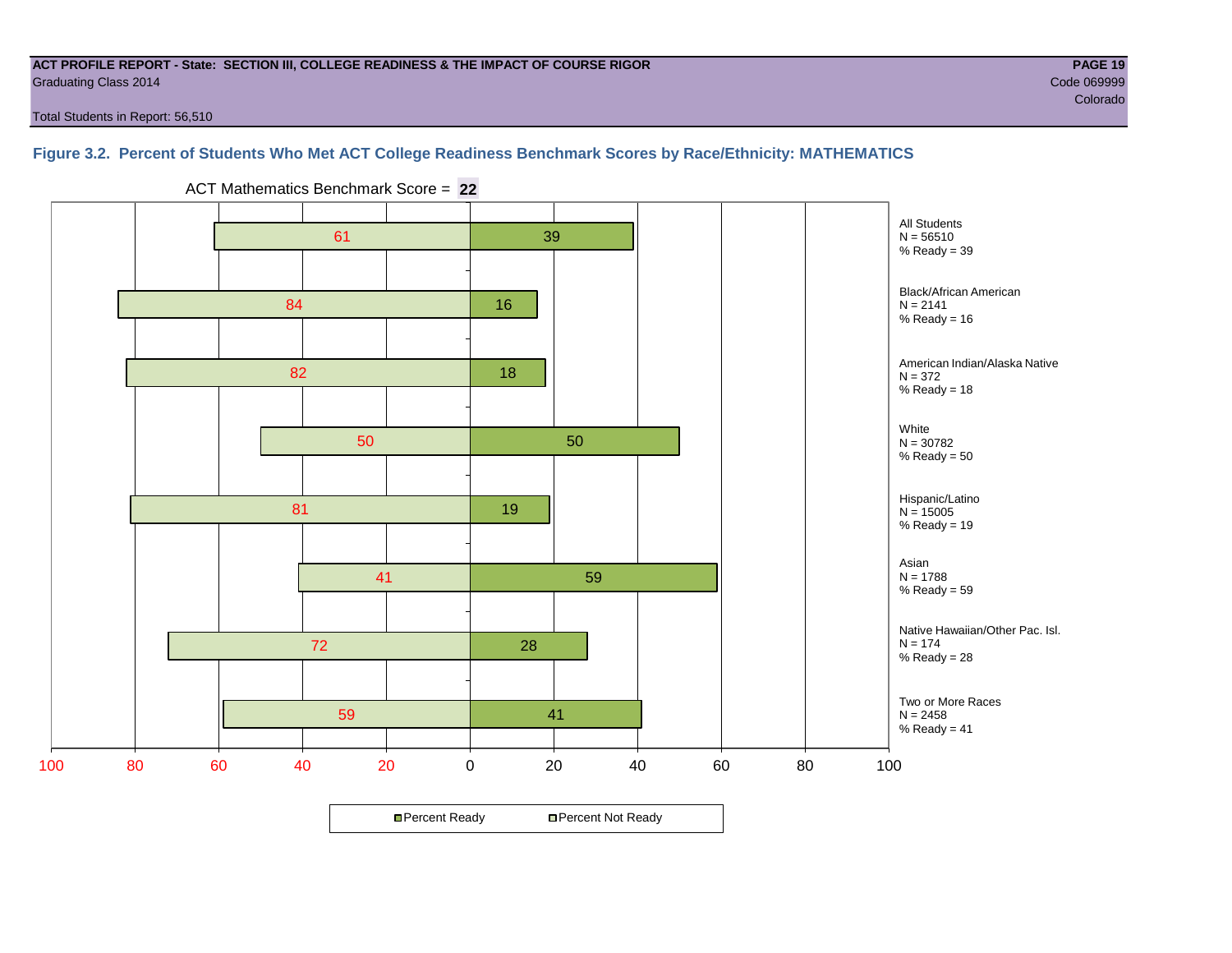# **ACT PROFILE REPORT - State: SECTION III, COLLEGE READINESS & THE IMPACT OF COURSE RIGOR PAGE 20** Graduating Class 2014 Code 069999

e de la construcción de la construcción de la construcción de la construcción de la construcción de la construcción

Total Students in Report: 56,510

# **Figure 3.3. Percent of Students Who Met ACT College Readiness Benchmark Scores by Race/Ethnicity: READING**



ACT Reading Benchmark Score = **22**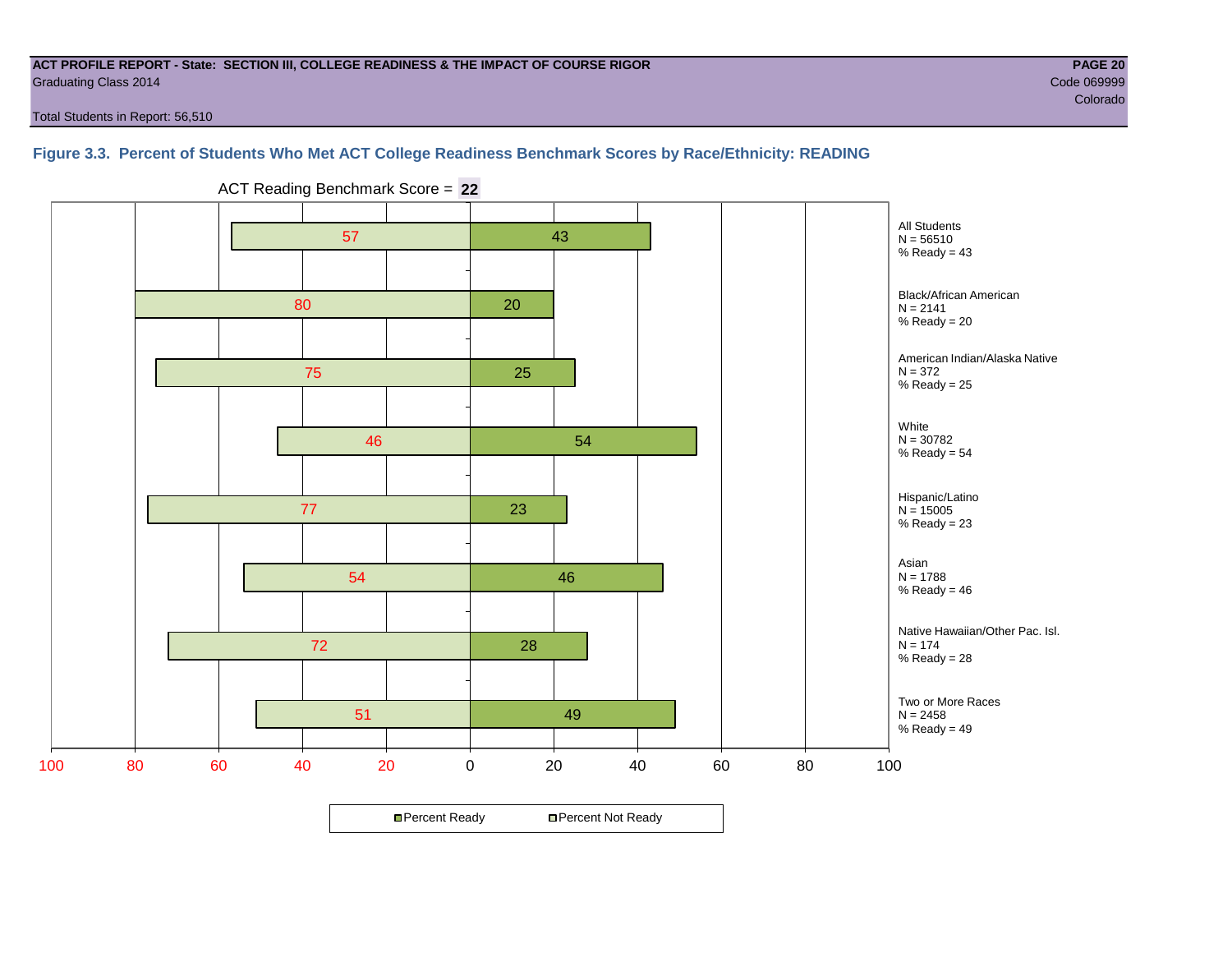# **ACT PROFILE REPORT - State: SECTION III, COLLEGE READINESS & THE IMPACT OF COURSE RIGOR PAGE 21** Graduating Class 2014 Code 069999

e de la construcción de la construcción de la construcción de la construcción de la construcción de la construcción

Total Students in Report: 56,510

# **Figure 3.4. Percent of Students Who Met ACT College Readiness Benchmark Scores by Race/Ethnicity: SCIENCE**



ACT Science Benchmark Score = **23**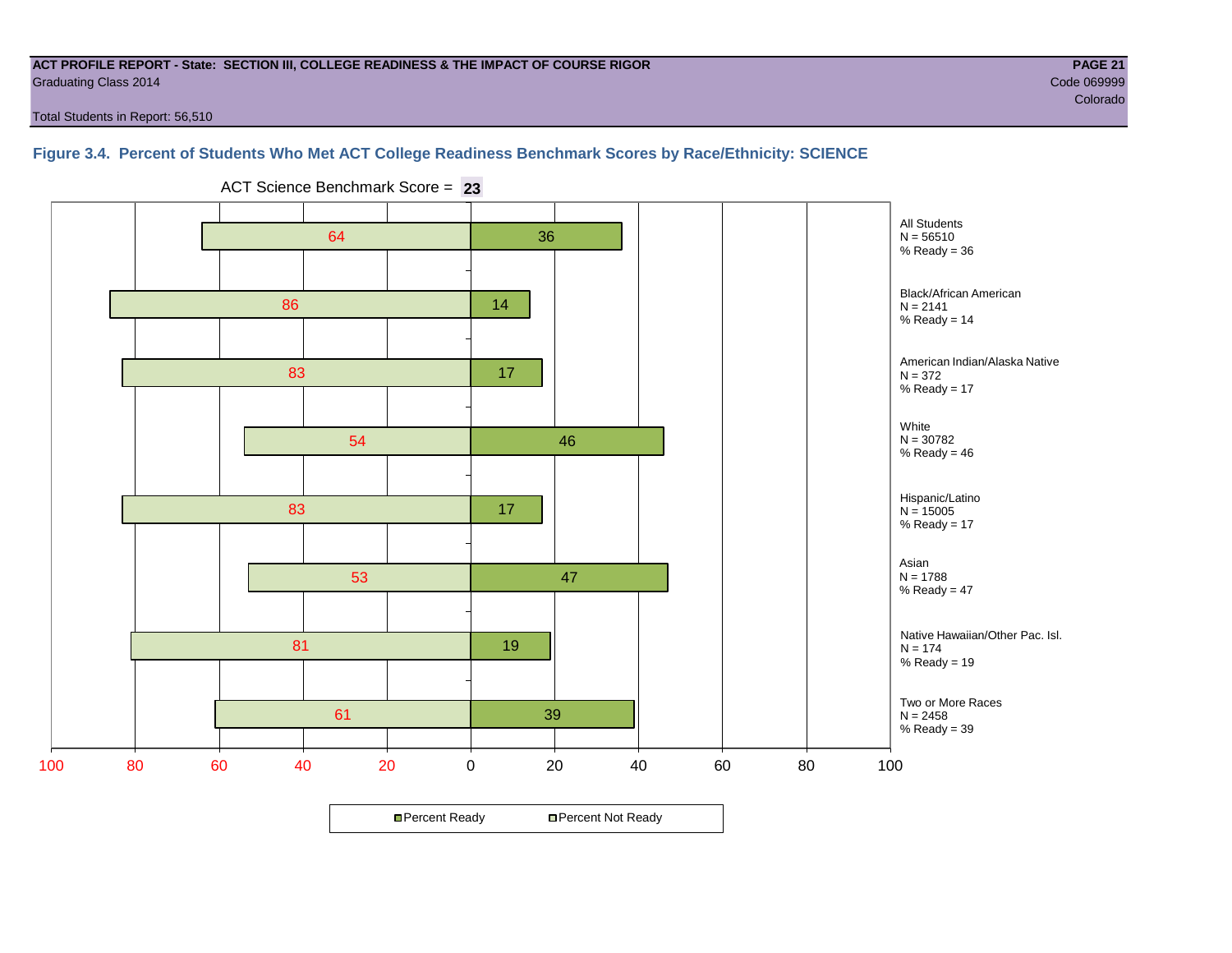# **ACT PROFILE REPORT - State: SECTION III, COLLEGE READINESS & THE IMPACT OF COURSE RIGOR PAGE 22** Graduating Class 2014 Code 069999

Total Students in Report: 56,510

**Figure 3.5. Percent of Students Who Met ACT College Readiness Benchmark Scores by Race/Ethnicity: ALL FOUR**

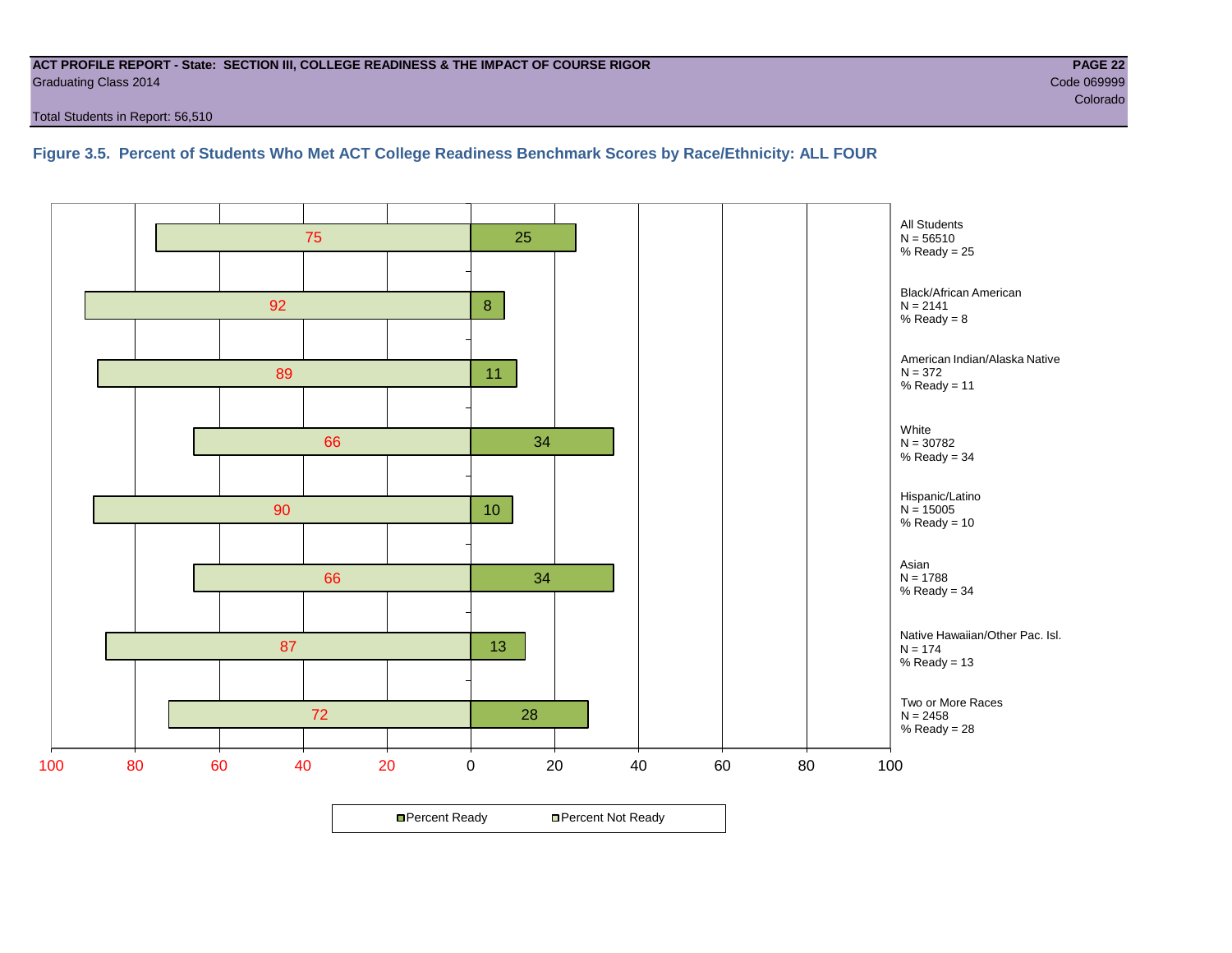# **ACT PROFILE REPORT - State: SECTION III, COLLEGE READINESS & THE IMPACT OF COURSE RIGOR PAGE 23** Graduating Class 2014 Code 069999

Total Students in Report: 56,510

**Table 3.1. Average ACT Scores and Average ACT Score Changes by Common Course Patterns**

| <b>Course Pattern</b>                            |                |                | <b>All Students</b> |                     |              |                | <b>Males</b> |                     | <b>Females</b> |                |            |                        |
|--------------------------------------------------|----------------|----------------|---------------------|---------------------|--------------|----------------|--------------|---------------------|----------------|----------------|------------|------------------------|
|                                                  |                |                | <b>ACT</b>          | <b>Course Value</b> |              |                | <b>ACT</b>   | <b>Course Value</b> |                |                | <b>ACT</b> | <b>Course Value</b>    |
| <b>ENGLISH COURSE PATTERN</b>                    | N.             | Percent        | English             | Added               | N.           | Percent        | English      | Added               | N              | Percent        | English    | A d d e d <sup>1</sup> |
| Eng 9, Eng 10, Eng 11, Eng 12, & Other English   | 11,163         | 20             | 21.9                | 5.6                 | 4,948        | 18             | 21.5         | 5.5                 | 6,203          | 22             | 22.1       | 5.4                    |
| Eng 9, Eng 10, Eng 11, Eng 12                    | 33.048         | 58             | 20.9                | 4.6                 | 16,441       | 58             | 20.6         | 4.6                 | 16,581         | 59             | 21.2       | 4.5                    |
| Less than 4 years of English                     | 5,848          | 10             | 16.3                |                     | 3,301        | 12             | 16.0         | $\sim$              | 2,532          | 9              | 16.7       |                        |
| Zero years / no English courses reported         | 6,451          | 11             | 16.0                |                     | 3,495        | 12             | 15.8         | $\blacksquare$      | 2,921          | 10             | 16.3       |                        |
|                                                  |                |                | <b>ACT</b>          | <b>Course Value</b> |              |                | <b>ACT</b>   | <b>Course Value</b> |                |                | <b>ACT</b> | <b>Course Value</b>    |
| <b>MATHEMATICS COURSE PATTERN</b>                | N.             | Percent        | Math                | Added               | $\mathsf{N}$ | Percent        | Math         | Added <sup>1</sup>  | $\mathsf{N}$   | Percent        | Math       | A d d e d <sup>1</sup> |
| Alg 1, Alg 2, Geom, Trig, & Calc                 | 3.795          | $\overline{7}$ | 23.9                | 7.5                 | 1,902        | $\overline{7}$ | 24.5         | 8.0                 | 1,891          | $\overline{7}$ | 23.3       | 7.0                    |
| Alg 1, Alg 2, Geom, Trig, & Other Adv Math       | 5,999          | 11             | 22.2                | 5.8                 | 2,446        | 9              | 22.6         | 6.1                 | 3,551          | 13             | 21.9       | 5.6                    |
| Alg 1, Alg 2, Geom, & Trig                       | 4.074          | $\overline{7}$ | 19.5                | 3.1                 | 1,968        | $\overline{7}$ | 19.9         | 3.4                 | 2,101          | $\overline{7}$ | 19.2       | 2.9                    |
| Alg 1, Alg 2, Geom, & Other Adv Math             | 7,499          | 13             | 19.6                | 3.2                 | 3,118        | 11             | 20.0         | 3.5                 | 4,377          | 16             | 19.3       | 3.0                    |
| Other comb of 4 or more years of Math            | 14,341         | 25             | 24.0                | 7.6                 | 7,655        | 27             | 24.6         | 8.1                 | 6,679          | 24             | 23.3       | $7.0$                  |
| Alg 1, Alg 2, & Geom                             | 6,991          | 12             | 17.1                | 0.7                 | 3,611        | 13             | 17.4         | 0.9                 | 3,364          | 12             | 16.8       | 0.5                    |
| Other comb of 3 or 3.5 years of Math             | 2,211          | 4              | 19.3                | 2.9                 | 1,152        | $\overline{4}$ | 19.7         | 3.2                 | 1,055          | $\overline{4}$ | 18.9       | 2.6                    |
| Less than 3 years of Math                        | 4.752          | 8              | 16.4                |                     | 2,601        | 9              | 16.5         | $\sim$              | 2,138          | 8              | 16.3       |                        |
| Zero years / no Math courses reported            | 6.848          | 12             | 17.5                |                     | 3,732        | 13             | 17.7         | $\sim$              | 3,081          | 11             | 17.3       |                        |
|                                                  |                |                | <b>ACT</b>          | <b>Course Value</b> |              |                | <b>ACT</b>   | <b>Course Value</b> |                |                | <b>ACT</b> | <b>Course Value</b>    |
| SOCIAL SCIENCE COURSE PATTERN                    | N <sub>1</sub> | Percent        | Reading             | Added               | $\mathsf{N}$ | Percent        | Reading      | Added <sup>1</sup>  | N              | Percent        | Reading    | Added <sup>1</sup>     |
| US Hist, World Hist, Am Gov, & Other Hist        | 855            | $\overline{2}$ | 21.7                | 3.6                 | 483          | 2              | 21.0         | 3.1                 | 372            | 1              | 22.5       | 4.1                    |
| Other comb of 4 or more years Social Science     | 26,020         | 46             | 22.5                | 4.4                 | 12,185       | 43             | 22.3         | 4.4                 | 13,820         | 49             | 22.6       | 4.2                    |
| US Hist, World Hist, & Am Gov                    | 2,044          | 4              | 19.0                | 0.9                 | 1,170        | $\overline{4}$ | 18.7         | 0.8                 | 871            | 3              | 19.4       | 1.0                    |
| Other comb of 3 or 3.5 years of Social Science   | 14,657         | 26             | 21.3                | 3.2                 | 7,243        | 26             | 21.1         | 3.2                 | 7,398          | 26             | 21.5       | 3.1                    |
| Less than 3 years of Social Science              | 6,201          | 11             | 18.1                |                     | 3,442        | 12             | 17.9         | $\sim$              | 2,743          | 10             | 18.4       |                        |
| Zero years / no Social Science courses reported  | 6,733          | 12             | 17.4                |                     | 3,662        | 13             | 17.1         | $\sim$              | 3,033          | 11             | 17.7       |                        |
|                                                  |                |                | <b>ACT</b>          | <b>Course Value</b> |              |                | <b>ACT</b>   | <b>Course Value</b> |                |                | <b>ACT</b> | <b>Course Value</b>    |
| NATURAL SCIENCE COURSE PATTERN                   | N              | Percent        | Science             | Added               | $\mathsf{N}$ | Percent        | Science      | Added <sup>1</sup>  | $\mathsf{N}$   | Percent        | Science    | A d d e d <sup>1</sup> |
| Gen Sci <sup>2</sup> , Bio, Chem, & Phys         | 19,616         | 35             | 22.3                | 4.2                 | 10,509       | 37             | 22.8         | 5.1                 | 9,092          | 32             | 21.7       | 3.3                    |
| Bio, Chem, Phys                                  | 3,802          | $\overline{7}$ | 24.4                | 6.3                 | 2,036        | $\overline{7}$ | 24.9         | 7.2                 | 1,764          | 6              | 23.8       | 5.4                    |
| Gen Sci <sup>2</sup> , Bio, Chem                 | 15,569         | 28             | 20.5                | 2.4                 | 6,443        | 23             | 20.3         | 2.6                 | 9,112          | 32             | 20.6       | 2.2                    |
| Other comb of 3 years of Natural Science         | 2,230          | 4              | 20.0                | 1.9                 | 1,324        | 5              | 20.5         | 2.8                 | 904            | 3              | 19.4       | 1.0                    |
| Less than 3 years of Natural Science             | 8,423          | 15             | 18.1                |                     | 4,124        | 15             | 17.7         |                     | 4,280          | 15             | 18.4       |                        |
| Zero years / no Natural Science courses reported | 6,870          | 12             | 17.3                |                     | 3,749        | 13             | 17.4         | $\sim$              | 3,085          | 11             | 17.1       |                        |

<sup>1</sup>Course value added is defined as the average ACT score change compared to course sequences in which students took

less than four years of English or less than three years of Mathematics, Social Science or Natural Science.

<sup>2</sup>Includes General, Physical and Earth Sciences.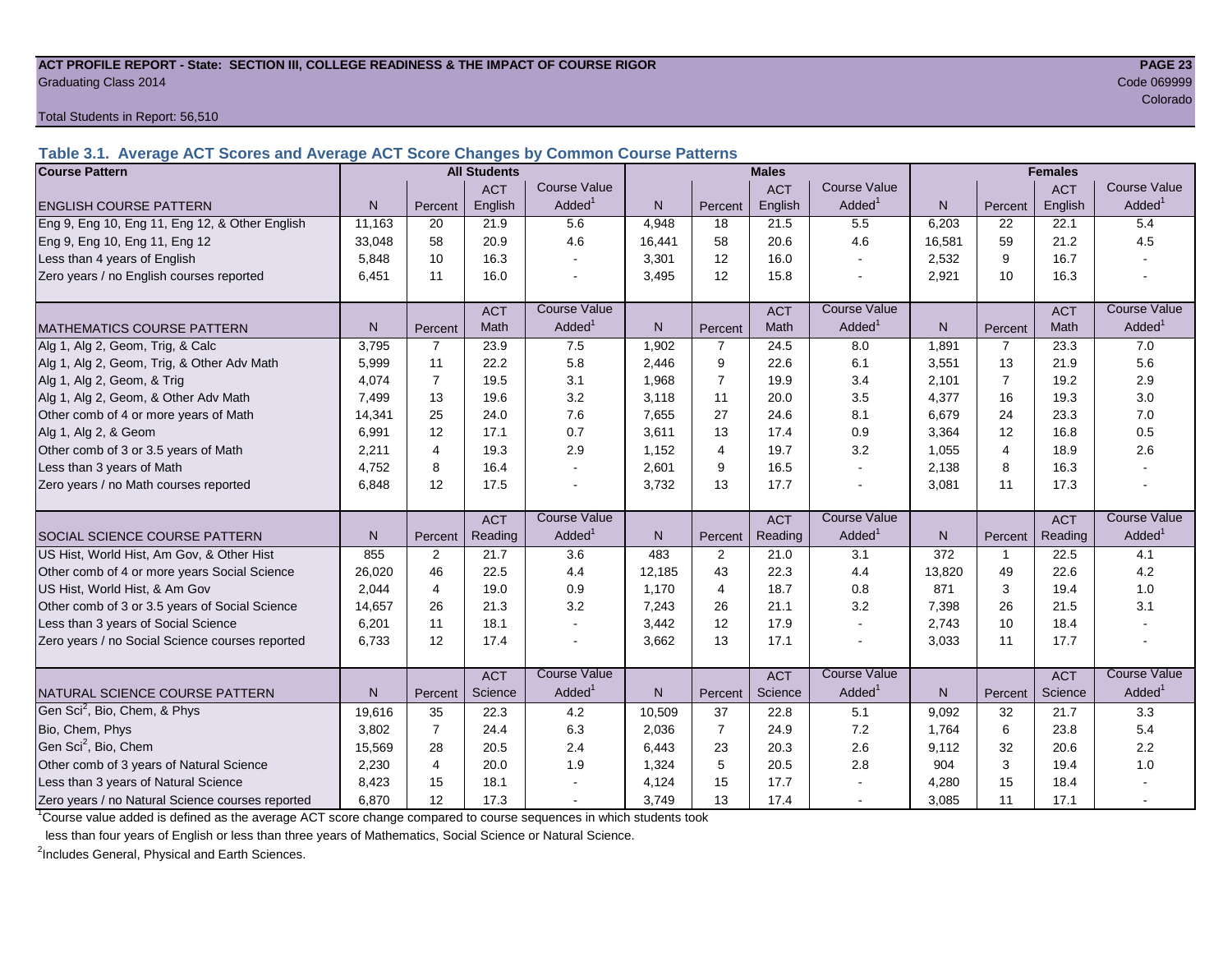# ACT PROFILE REPORT - State: SECTION III, COLLEGE READINESS & THE IMPACT OF COURSE RIGOR **PAGE 24 Graduating Class 2014** Code 069999 Code 069999 Code 069999 Code 069999 Code 069999 Code 069999 Code 069999 Code 0

e de la construcción de la construcción de la construcción de la construcción de la construcción de la construcción

Total Students in Report: 56,510

# **Table 3.2. College Readiness Percents by Common Course Patterns**

| <b>Course Pattern</b>                            | <b>State</b> |                       |             |                  |              | <b>National</b>       |         |                  |  |  |
|--------------------------------------------------|--------------|-----------------------|-------------|------------------|--------------|-----------------------|---------|------------------|--|--|
|                                                  |              | <b>Percent Taking</b> | Avg ACT     | Percent Who Met  |              | <b>Percent Taking</b> | Avg ACT | Percent Who Met  |  |  |
| <b>ENGLISH COURSE PATTERN</b>                    | $\mathsf{N}$ | Pattern               | English     | <b>Benchmark</b> | N            | Pattern               | English | <b>Benchmark</b> |  |  |
| Eng 9, Eng 10, Eng 11, Eng 12, & Other English   | 11,163       | 20                    | 21.9        | 74               | 370,875      | 20                    | 21.7    | 73               |  |  |
| Eng 9, Eng 10, Eng 11, Eng 12                    | 33,048       | 58                    | 20.9        | 68               | 1,305,220    | 71                    | 20.5    | 65               |  |  |
| Less than 4 years of English                     | 5,848        | 10                    | 16.3        | 38               | 88,420       | 5                     | 15.9    | 36               |  |  |
| Zero years / no English courses reported         | 6,451        | 11                    | 16.0        | 36               | 81,272       | 4                     | 16.3    | 38               |  |  |
|                                                  |              |                       |             |                  |              |                       |         |                  |  |  |
|                                                  |              | <b>Percent Taking</b> | Avg ACT     | Percent Who Met  |              | <b>Percent Taking</b> | Avg ACT | Percent Who Met  |  |  |
| <b>MATHEMATICS COURSE PATTERN</b>                | N            | Pattern               | <b>Math</b> | <b>Benchmark</b> | N            | Pattern               | Math    | <b>Benchmark</b> |  |  |
| Alg 1, Alg 2, Geom, Trig, & Calc                 | 3,795        | 7                     | 23.9        | 69               | 118,677      | 6                     | 23.8    | 67               |  |  |
| Alg 1, Alg 2, Geom, Trig, & Other Adv Math       | 5,999        | 11                    | 22.2        | 57               | 157,764      | 9                     | 21.8    | 55               |  |  |
| Alg 1, Alg 2, Geom, & Trig                       | 4,074        | $\overline{7}$        | 19.5        | 31               | 120,160      | 7                     | 19.3    | 30               |  |  |
| Alg 1, Alg 2, Geom, & Other Adv Math             | 7,499        | 13                    | 19.6        | 30               | 356,555      | 19                    | 19.4    | 31               |  |  |
| Other comb of 4 or more years of Math            | 14,341       | 25                    | 24.0        | 67               | 622,896      | 34                    | 23.7    | 65               |  |  |
| Alg 1, Alg 2, & Geom                             | 6,991        | 12                    | 17.1        | 10               | 220,037      | 12                    | 17.1    | 11               |  |  |
| Other comb of 3 or 3.5 years of Math             | 2,211        | 4                     | 19.3        | 29               | 90,105       | 5                     | 19.8    | 35               |  |  |
| Less than 3 years of Math                        | 4,752        | 8                     | 16.4        | $\overline{7}$   | 74,627       | 4                     | 16.4    | 8                |  |  |
| Zero years / no Math courses reported            | 6,848        | 12                    | 17.5        | 16<br>84,966     |              | 5                     | 17.8    | 19               |  |  |
|                                                  |              |                       |             |                  |              |                       |         |                  |  |  |
|                                                  |              | <b>Percent Taking</b> | Avg ACT     | Percent Who Met  |              | <b>Percent Taking</b> | Avg ACT | Percent Who Met  |  |  |
| SOCIAL SCIENCE COURSE PATTERN                    | $\mathsf{N}$ | Pattern               | Reading     | <b>Benchmark</b> | $\mathsf{N}$ | Pattern               | Reading | <b>Benchmark</b> |  |  |
| US Hist, World Hist, Am Gov, & Other Hist        | 855          | 2                     | 21.7        | 46               | 48,992       | 3                     | 22.3    | 50               |  |  |
| Other comb of 4 or more years Social Science     | 26,020       | 46                    | 22.5        | 52               | 921,129      | 50                    | 22.2    | 50               |  |  |
| US Hist, World Hist, & Am Gov                    | 2,044        | 4                     | 19.0        | 30               | 105,110      | 6                     | 19.6    | 33               |  |  |
| Other comb of 3 or 3.5 years of Social Science   | 14,657       | 26                    | 21.3        | 44               | 504,877      | 27                    | 21.3    | 43               |  |  |
| Less than 3 years of Social Science              | 6,201        | 11                    | 18.1        | 25               | 180,385      | 10                    | 19.4    | 32               |  |  |
| Zero years / no Social Science courses reported  | 6,733        | 12                    | 17.4        | 21               | 85,294       | 5                     | 17.8    | 24               |  |  |
|                                                  |              |                       |             |                  |              |                       |         |                  |  |  |
|                                                  |              | <b>Percent Taking</b> | Avg ACT     | Percent Who Met  |              | <b>Percent Taking</b> | Avg ACT | Percent Who Met  |  |  |
| NATURAL SCIENCE COURSE PATTERN                   | N            | Pattern               | Science     | <b>Benchmark</b> | N            | Pattern               | Science | <b>Benchmark</b> |  |  |
| Gen Sci <sup>1</sup> , Bio, Chem, & Phys         | 19,616       | 35                    | 22.3        | 49               | 781,043      | 42                    | 22.1    | 46               |  |  |
| Bio, Chem, Phys                                  | 3,802        | $\overline{7}$        | 24.4        | 64               | 199,419      | 11                    | 23.1    | 54               |  |  |
| Gen Sci <sup>1</sup> , Bio, Chem                 | 15,569       | 28                    | 20.5        | 33               | 505,460      | 27                    | 20.0    | 28               |  |  |
| Other comb of 3 years of Natural Science         | 2,230        | $\overline{4}$        | 20.0        | 31               | 52,236       | 3                     | 19.2    | 24               |  |  |
| Less than 3 years of Natural Science             | 8,423        | 15                    | 18.1        | 18               | 220,701      | 12                    | 18.1    | 17               |  |  |
| Zero years / no Natural Science courses reported | 6,870        | 12                    | 17.3        | 15               | 86,928       | 5                     | 17.7    | 17               |  |  |

<sup>1</sup>Includes General, Physical and Earth Sciences.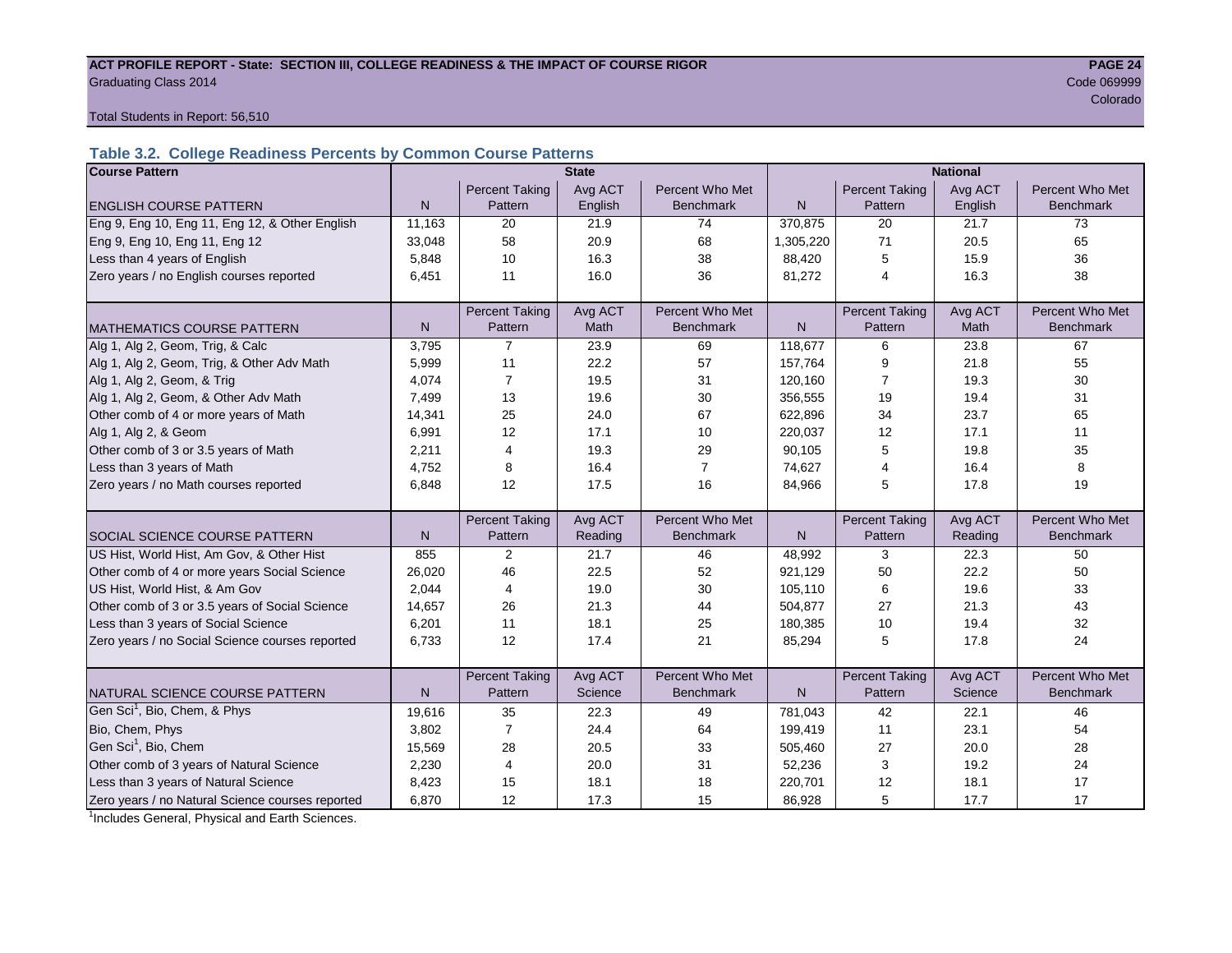Total Students in Report: 56,510

# Section IV Career and Educational Aspirations

Beginning with the Graduating Class of 2013, all students whose scores are college reportable, both standard and extended time tests, are now included. Also beginning with the 2013 Graduating Class data, College Readiness Benchmarks for Reading and Science were updated to reflect the most recent college coursework research.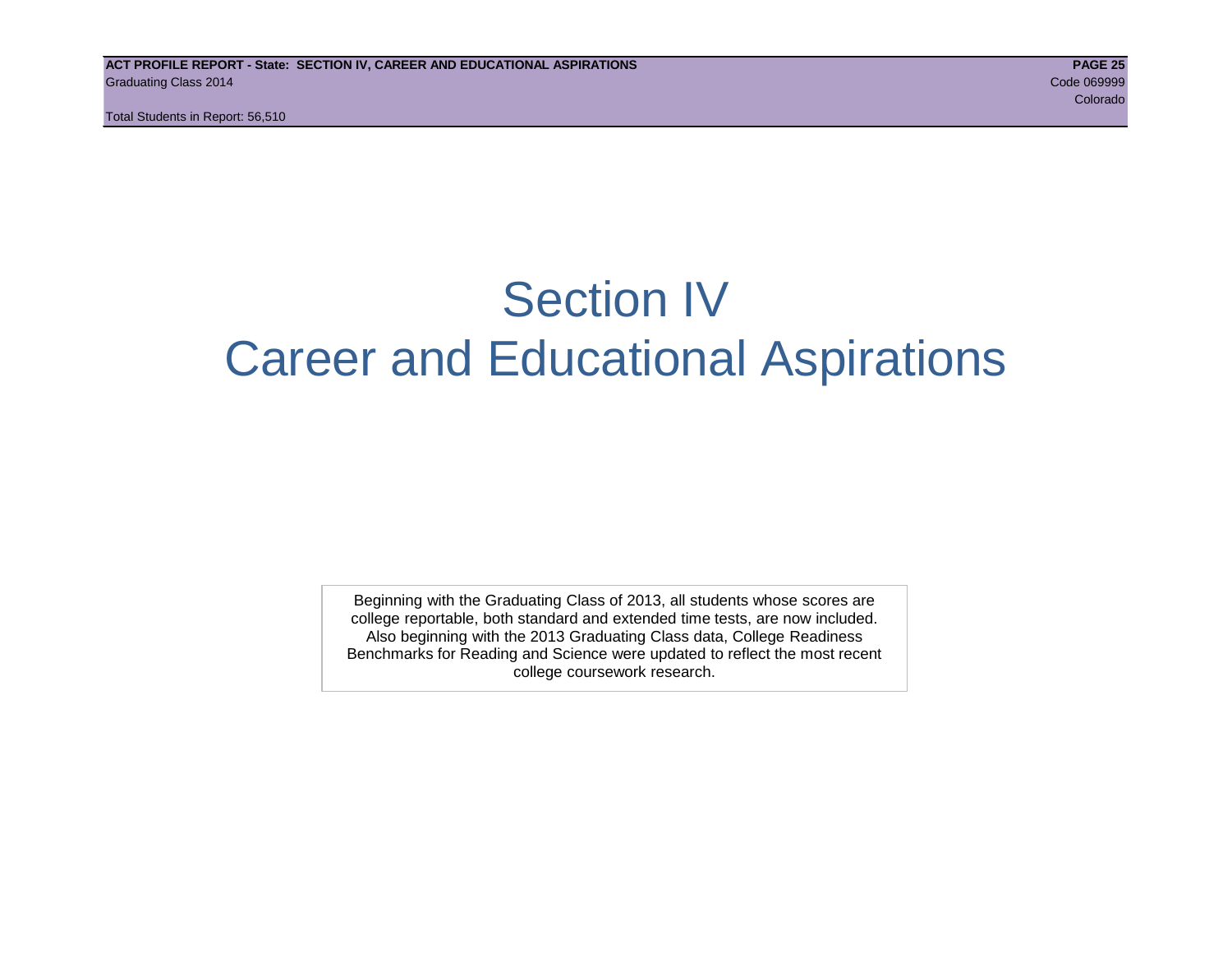# **ACT PROFILE REPORT - State: SECTION IV, CAREER AND EDUCATIONAL ASPIRATIONS PAGE 26** Graduating Class 2014 Code 069999

e de la construcción de la construcción de la construcción de la construcción de la construcción de la construcción

# Total Students in Report: 56,510

**Table 4.1. Distribution of Planned Educational Majors for All Students by College Plans**

|                                              |                | <b>All Students</b>  |         |                | Plan on 2 Years or Less of College |         | Plan on 4 Years or More of College |                      |         |  |
|----------------------------------------------|----------------|----------------------|---------|----------------|------------------------------------|---------|------------------------------------|----------------------|---------|--|
|                                              |                |                      | Avg ACT |                |                                    | Avg ACT |                                    |                      | Avg ACT |  |
| <b>Planned Educational Major</b>             | N <sup>1</sup> | Percent <sup>2</sup> | Comp    | N <sub>1</sub> | Percent <sup>2</sup>               | Comp    | N <sub>1</sub>                     | Percent <sup>2</sup> | Comp    |  |
| Agriculture & Natural Resources Conservation | 913            | 2                    | 19.8    | 177            | Δ                                  | 16.5    | 670                                | $\mathfrak{p}$       | 20.8    |  |
| Architecture                                 | 625            |                      | 20.7    | 48             |                                    | 16.0    | 545                                |                      | 21.2    |  |
| Area, Ethnic, & Multidisciplinary Studies    | 93             | $\Omega$             | 20.8    | 8              | $\Omega$                           | 15.5    | 80                                 | $\Omega$             | 21.5    |  |
| Arts: Visual & Performing                    | 4,624          | 8                    | 20.2    | 613            | 12                                 | 16.9    | 3,650                              | 9                    | 21.0    |  |
| <b>Business</b>                              | 4,772          | 8                    | 21.5    | 403            | 8                                  | 16.6    | 4,185                              | 10                   | 22.0    |  |
| Communications                               | 919            | 2                    | 22.2    | 41             |                                    | 17.6    | 850                                | $\overline{2}$       | 22.4    |  |
| Community, Family, & Personal Services       | 2,408          | 4                    | 17.7    | 581            | 12                                 | 16.4    | 1,626                              | 4                    | 18.4    |  |
| Computer Science & Mathematics               | 1,313          | 2                    | 23.2    | 102            | 2                                  | 18.2    | 1,156                              | 3                    | 23.8    |  |
| Education                                    | 2,124          | 4                    | 20.7    | 110            | 2                                  | 16.0    | 1,937                              | 5                    | 21.1    |  |
| Engineering                                  | 4,739          | 8                    | 24.3    | 235            | 5                                  | 15.9    | 4,329                              | 11                   | 24.9    |  |
| Engineering Technology & Drafting            | 811            |                      | 20.0    | 175            | 4                                  | 16.4    | 598                                | 1                    | 21.2    |  |
| English & Foreign Languages                  | 733            |                      | 23.7    | 34             |                                    | 18.4    | 666                                | $\mathfrak{p}$       | 24.0    |  |
| <b>Health Administration &amp; Assisting</b> | 1,016          | 2                    | 17.8    | 138            | 3                                  | 15.6    | 791                                | 2                    | 18.3    |  |
| Health Sciences & Technologies               | 7,999          | 14                   | 21.0    | 469            | 10                                 | 16.6    | 7,253                              | 18                   | 21.4    |  |
| Philosophy, Religion, & Theology             | 301            |                      | 21.9    | 24             | $\mathbf 0$                        | 19.3    | 253                                |                      | 22.1    |  |
| Repair, Production, & Construction           | 1,185          | 2                    | 17.5    | 541            | 11                                 | 16.6    | 544                                |                      | 18.8    |  |
| Sciences: Biological & Physical              | 2,980          | 5                    | 24.0    | 65             |                                    | 17.9    | 2,773                              | 7                    | 24.2    |  |
| Social Sciences & Law                        | 4,505          | 8                    | 21.4    | 161            | 3                                  | 16.5    | 4,160                              | 10                   | 21.7    |  |
| Undecided                                    | 5,374          | 10                   | 21.3    | 478            | 10                                 | 16.4    | 4,121                              | 10                   | 22.3    |  |
| No Response                                  | 8,787          | 16                   | 17.1    | 439            | 9                                  | 14.6    | 849                                | $\overline{2}$       | 16.8    |  |

1 2-Year and 4-Year "N" counts do not reflect "Missing" and "Other" college plans, therefore they may not add up to the N count for All Students.

<sup>2</sup> Percent of students tested within College Plan groups (All Students, 2-Year, 4-Year).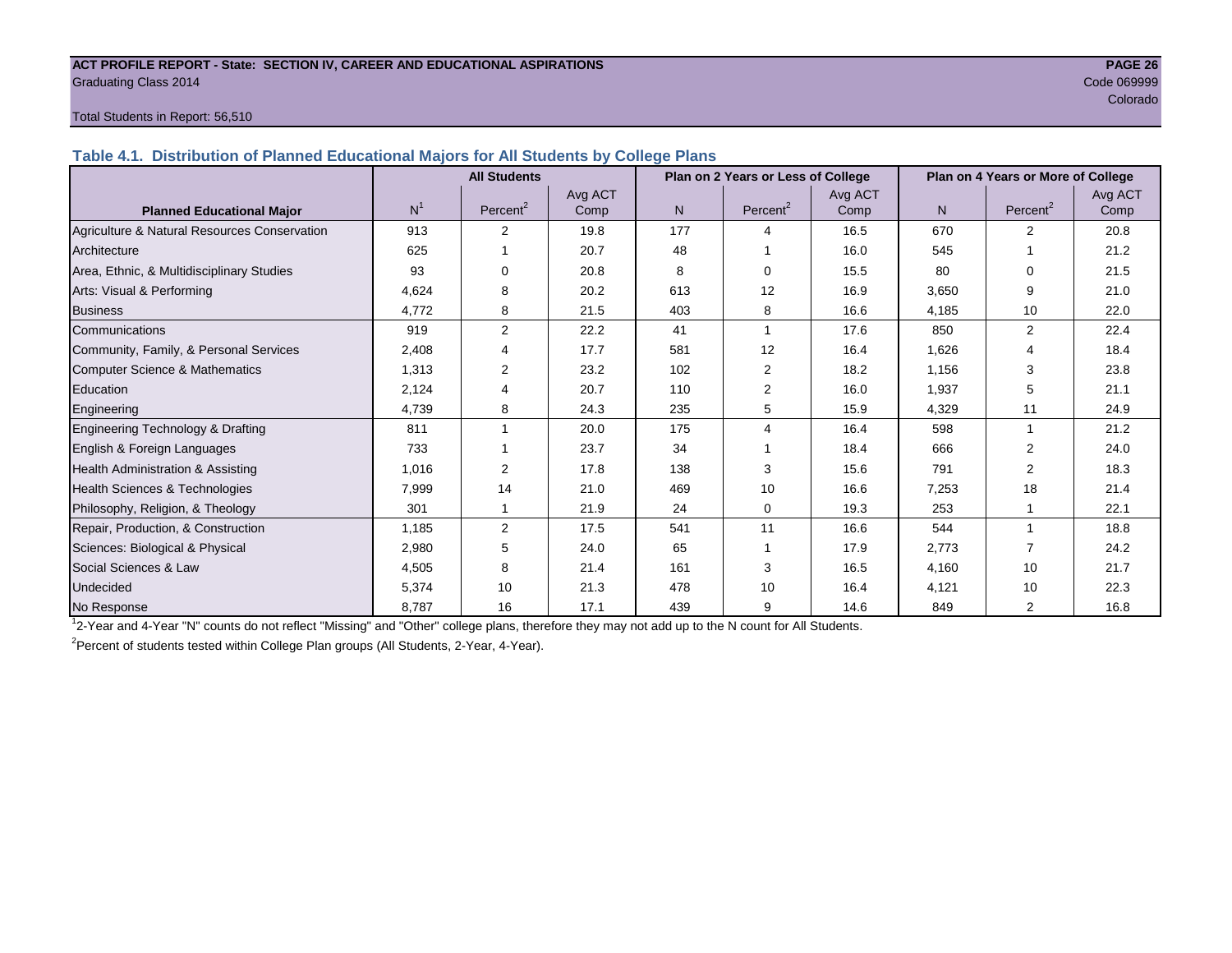# **ACT PROFILE REPORT - State: SECTION IV, CAREER AND EDUCATIONAL ASPIRATIONS PAGE 27** Graduating Class 2014 Code 069999

# Total Students in Report: 56,510

# **Table 4.2. Average ACT Composite Scores for Racial/Ethnic Groups by Post-Secondary Educational Aspirations**

| <b>Educational Degree</b> | <b>All Racial/Ethnic Groups</b><br><b>Combined</b> |         | <b>Black/African American</b> |         |     | American Indian/ Alaska Native |        | White   | Hispanic/Latino |         |  |
|---------------------------|----------------------------------------------------|---------|-------------------------------|---------|-----|--------------------------------|--------|---------|-----------------|---------|--|
| <b>Aspirations</b>        | N.                                                 | Average | N.                            | Average | N   | Average                        | Ν      | Average | N               | Average |  |
| Voc-Tech                  | 1.433                                              | 15.9    | 53                            | 13.9    | 14  | 13.5                           | 637    | 17.3    | 542             | 14.6    |  |
| 2-yr College Degree       | 3,493                                              | 16.6    | 113                           | 14.8    | 26  | 16.3                           | 1,622  | 17.7    | 1,287           | 15.4    |  |
| <b>Bachelors Degree</b>   | 23,433                                             | 20.6    | 831                           | 17.2    | 149 | 17.8                           | 13,599 | 21.9    | 5,984           | 18.1    |  |
| <b>Graduate Study</b>     | 7,953                                              | 24.1    | 227                           | 19.8    | 37  | 21.4                           | 5,152  | 25.2    | 1,395           | 20.8    |  |
| Prof. Level Degree        | 9,813                                              | 23.2    | 424                           | 19.3    | 53  | 20.0                           | 5,360  | 24.6    | 2,385           | 20.0    |  |
| Other                     | 1,566                                              | 17.1    | 47                            | 16.0    | 10  | 15.5                           | 785    | 18.1    | 457             | 15.4    |  |
| No Response               | 8,819                                              | 17.8    | 446                           | 15.6    | 83  | 15.4                           | 3,627  | 19.6    | 2,955           | 15.9    |  |

| <b>Educational Degree</b> |        | <b>All Racial/Ethnic Groups</b><br><b>Combined</b><br>Asian |     |         |    | Native Hawaiian/<br><b>Other Pacific Islander</b> |       | Two or more races | Prefer not to respond/<br><b>No Response</b> |         |  |
|---------------------------|--------|-------------------------------------------------------------|-----|---------|----|---------------------------------------------------|-------|-------------------|----------------------------------------------|---------|--|
| <b>Aspirations</b>        | N.     | Average                                                     | N   | Average | N  | Average                                           |       | Average           | N                                            | Average |  |
| Voc-Tech                  | .433   | 15.9                                                        | 23  | 16.0    | 6  | 17.8                                              | 58    | 16.6              | 100                                          | 14.7    |  |
| 2-yr College Degree       | 3,493  | 16.6                                                        | 51  | 15.9    | 18 | 16.4                                              | 124   | 17.2              | 252                                          | 16.0    |  |
| <b>Bachelors Degree</b>   | 23,433 | 20.6                                                        | 599 | 20.7    | 74 | 19.3                                              | 1,026 | 20.9              | 1,171                                        | 20.0    |  |
| <b>Graduate Study</b>     | 7,953  | 24.1                                                        | 326 | 24.6    | 16 | 21.1                                              | 377   | 23.9              | 423                                          | 23.2    |  |
| Prof. Level Degree        | 9,813  | 23.2                                                        | 547 | 25.1    | 25 | 21.0                                              | 506   | 23.8              | 513                                          | 23.2    |  |
| Other                     | .566   | 17.1                                                        | 26  | 16.5    |    | 19.6                                              | 54    | 17.9              | 179                                          | 17.2    |  |
| No Response               | 8,819  | 17.8                                                        | 216 | 18.9    | 27 | 16.6                                              | 313   | 18.5              | 1,152                                        | 18.0    |  |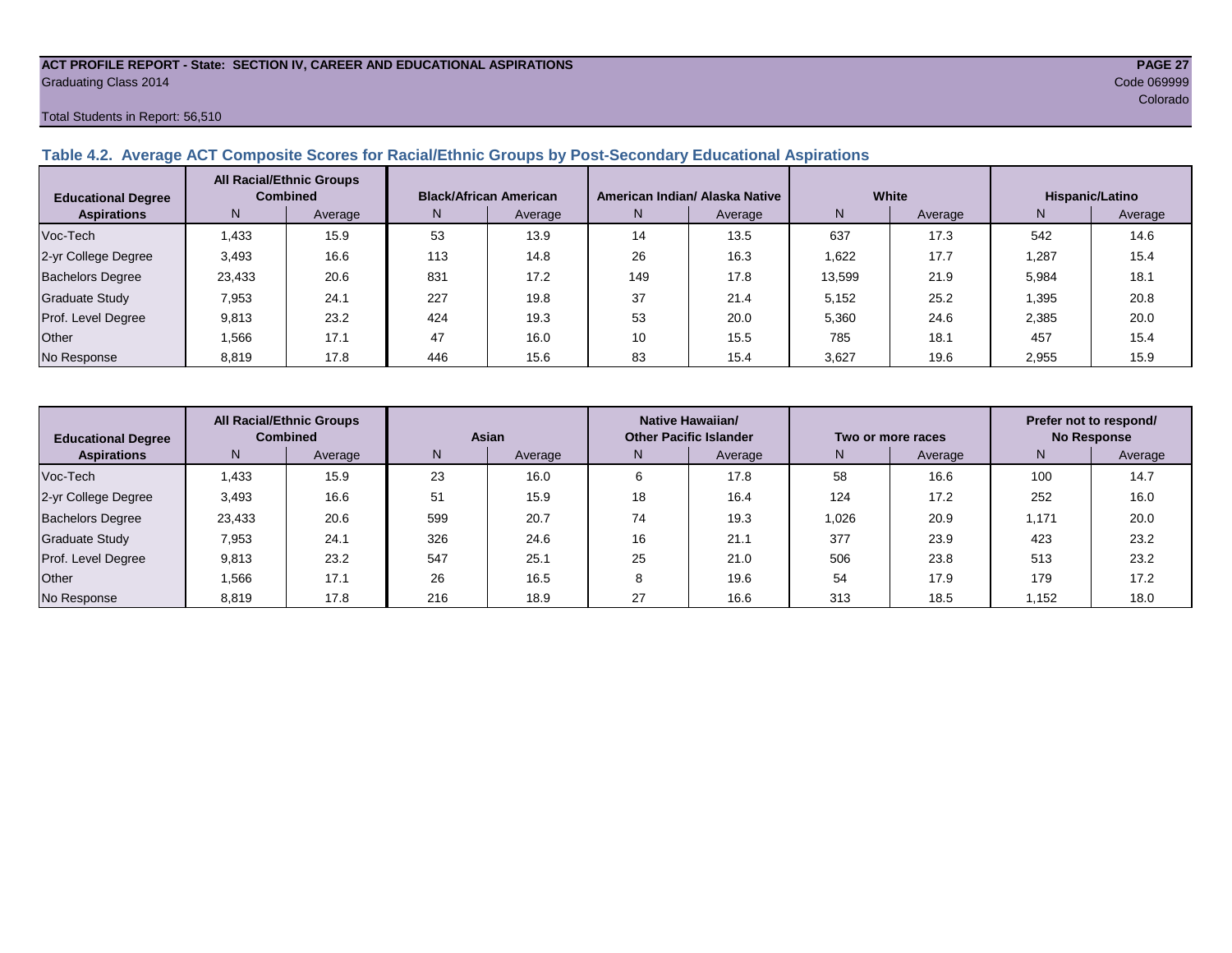# **ACT PROFILE REPORT - State: SECTION IV, CAREER AND EDUCATIONAL ASPIRATIONS PAGE 28** Graduating Class 2014 Code 069999

# Total Students in Report: 56,510

# **Table 4.3. Students' Score Report Preferences at Time of Testing**

|                                      |              | <b>Percent of Students in</b> |                           |          |                         |                |                 |                                           |                |                |                |  |  |  |
|--------------------------------------|--------------|-------------------------------|---------------------------|----------|-------------------------|----------------|-----------------|-------------------------------------------|----------------|----------------|----------------|--|--|--|
|                                      |              |                               | <b>Number of Students</b> |          |                         |                |                 | <b>College Readiness Standards Ranges</b> |                |                |                |  |  |  |
|                                      |              |                               |                           | 2nd-6th  |                         |                |                 |                                           |                |                |                |  |  |  |
| Name                                 | <b>State</b> | Total                         | 1st Choice                | Choice   | $01 - 12$               | $13 - 15$      | $16-19$         | $20 - 23$                                 | 24-27          | $28-32$        | 33-36          |  |  |  |
| <b>COLORADO STATE UNIVERSITY</b>     | Colorado     | 12,364                        | 4,610                     | 7,754    | $\overline{2}$          | 9              | 22              | 30                                        | 24             | 12             | 1              |  |  |  |
| UNIV OF COLORADO-BOULDER             | Colorado     | 11,371                        | 3,861                     | 7,510    | $\overline{2}$          | 9              | 20              | 27                                        | 25             | 15             | $\overline{2}$ |  |  |  |
| STATE-COLLEGE/NO REPORTS NOW         | lowa         | 7,211                         | 7,210                     |          | 8                       | 25             | 28              | 20                                        | 11             | 6              | 1              |  |  |  |
| UNIV OF NORTHERN COLORADO            | Colorado     | 5,496                         | 1,547                     | 3,949    | $\overline{2}$          | 11             | 29              | 31                                        | 19             | $\overline{7}$ | 0              |  |  |  |
| METROPOLITAN STATE UNIV OF DENVER    | Colorado     | 5,113                         | 1,617                     | 3,496    | 5                       | 22             | 35              | 25                                        | 10             | $\overline{2}$ | 0              |  |  |  |
| UNIVERSITY OF DENVER                 | Colorado     | 4,459                         | 926                       | 3,533    | 3                       | 12             | 22              | 25                                        | 21             | 13             | $\overline{2}$ |  |  |  |
| UNIV OF COLORADO-COLORADO SPRINGS    | Colorado     | 4,184                         | 1,136                     | 3,048    | $\overline{2}$          | 10             | 27              | 32                                        | 21             | 8              | 1              |  |  |  |
| UNIVERSITY OF COLORADO DENVER        | Colorado     | 3,706                         | 834                       | 2,872    | 3                       | 12             | 26              | 30                                        | 20             | 9              |                |  |  |  |
| <b>COLORADO MESA UNIVERSITY</b>      | Colorado     | 3,620                         | 1,310                     | 2,310    | $\overline{2}$          | 15             | 33              | 30                                        | 15             | $\overline{4}$ | $\Omega$       |  |  |  |
| COLORADO STATE UNIVERSITY-PUEBLO     | Colorado     | 2,674                         | 766                       | 1,908    | $\overline{\mathbf{4}}$ | 19             | 39              | 24                                        | 10             | 3              | 0              |  |  |  |
| COLORADO SCHOOL OF MINES             | Colorado     | 2,538                         | 976                       | 1,562    | $\mathbf{1}$            | $\overline{4}$ | 8               | 19                                        | 30             | 31             | $\overline{7}$ |  |  |  |
| <b>NCAA ELIGIBILITY CENTER</b>       | Indiana      | 2,415                         | 1,195                     | 1,220    | 3                       | 13             | 26              | 28                                        | 20             | 9              | 1              |  |  |  |
| COMMUNITY COLLEGE OF DENVER          | Colorado     | 1,511                         | 446                       | 1,065    | 12                      | 39             | 31              | 14                                        | 3              | $\Omega$       | $\Omega$       |  |  |  |
| <b>FORT LEWIS COLLEGE</b>            | Colorado     | 1,509                         | 464                       | 1,045    | 4                       | 14             | 28              | 30                                        | 17             | 7              | 0              |  |  |  |
| ART INSTITUTE OF COLORADO THE        | Colorado     | 1,489                         | 558                       | 931      | 4                       | 23             | 34              | 25                                        | 10             | 3              | 0              |  |  |  |
| RED ROCKS COMMUNITY COLLEGE          | Colorado     | 1,464                         | 434                       | 1,030    | 8                       | 25             | 32              | 23                                        | 9              | $\overline{2}$ | $\overline{0}$ |  |  |  |
| PIKES PEAK COMMUNITY COLLEGE         | Colorado     | 1,398                         | 496                       | 902      | $\overline{4}$          | 21             | 36              | 26                                        | 10             | 3              | $\Omega$       |  |  |  |
| <b>ARIZONA STATE UNIVERSITY</b>      | Arizona      | 1,385                         | 387                       | 998      | $\overline{2}$          | 9              | 26              | 33                                        | 23             | 7              |                |  |  |  |
| STATE-NO COLLEGE PLANS               | lowa         | 1,385                         | 1,385                     | $\Omega$ | 20                      | 37             | 26              | 12                                        | $\overline{4}$ |                | 0              |  |  |  |
| <b>ADAMS STATE UNIVERSITY</b>        | Colorado     | 1,374                         | 391                       | 983      | 5                       | 17             | 38              | 28                                        | 10             | $\overline{2}$ | $\Omega$       |  |  |  |
| <b>REGIS UNIVERSITY</b>              | Colorado     | 1,302                         | 264                       | 1,038    | 5                       | 16             | 27              | 25                                        | 20             | 6              | 1              |  |  |  |
| UNIVERSITY OF WYOMING                | Wyoming      | 1,275                         | 310                       | 965      | 1                       | 5              | 20              | 32                                        | 28             | 13             | $\mathbf{1}$   |  |  |  |
| <b>COLORADO COLLEGE</b>              | Colorado     | 1,132                         | 288                       | 844      | 4                       | 12             | 23              | 23                                        | 19             | 15             | 3              |  |  |  |
| UNITED STATES AIR FORCE ACADEMY      | Colorado     | 1,105                         | 334                       | 771      | 5                       | 16             | 21              | 22                                        | 20             | 14             | $\overline{2}$ |  |  |  |
| WESTERN STATE COLLEGE OF COLORADO    | Colorado     | 1,084                         | 273                       | 811      | 3                       | 12             | 33              | 31                                        | 16             | 5              | 0              |  |  |  |
| <b>ARAPAHOE COMMUNITY COLLEGE</b>    | Colorado     | 1,065                         | 427                       | 638      | 6                       | 28             | 31              | 23                                        | 10             | $\overline{2}$ | $\Omega$       |  |  |  |
| AIMS COMMUNITY COLLEGE               | Colorado     | 991                           | 438                       | 553      | 10                      | 33             | 33              | 16                                        | 6              |                | 0              |  |  |  |
| <b>COLORADO CHRISTIAN UNIVERSITY</b> | Colorado     | 902                           | 290                       | 612      | 3                       | 13             | 23              | 31                                        | 21             | 9              |                |  |  |  |
| <b>COMMUNITY COLLEGE OF AURORA</b>   | Colorado     | 900                           | 296                       | 604      | 13                      | 31             | 35              | 16                                        | $\overline{4}$ |                | $\Omega$       |  |  |  |
| PUEBLO COMMUNITY COLLEGE             | Colorado     | 836                           | 284                       | 552      | 8                       | 35             | 35              | 18                                        | $\overline{4}$ | $\Omega$       | $\mathbf{0}$   |  |  |  |
| All Other Institutions               |              | 52,529                        | 13,365                    | 39,164   | 4                       | 13             | 21              | 24                                        | 20             | 15             | 3              |  |  |  |
| <b>Total</b>                         |              | 139,787                       | 47,118                    | 92,669   | $\overline{4}$          | 14             | $\overline{25}$ | $\overline{25}$                           | 19             | 11             | 2              |  |  |  |

e de la construcción de la construcción de la construcción de la construcción de la construcción de la construcción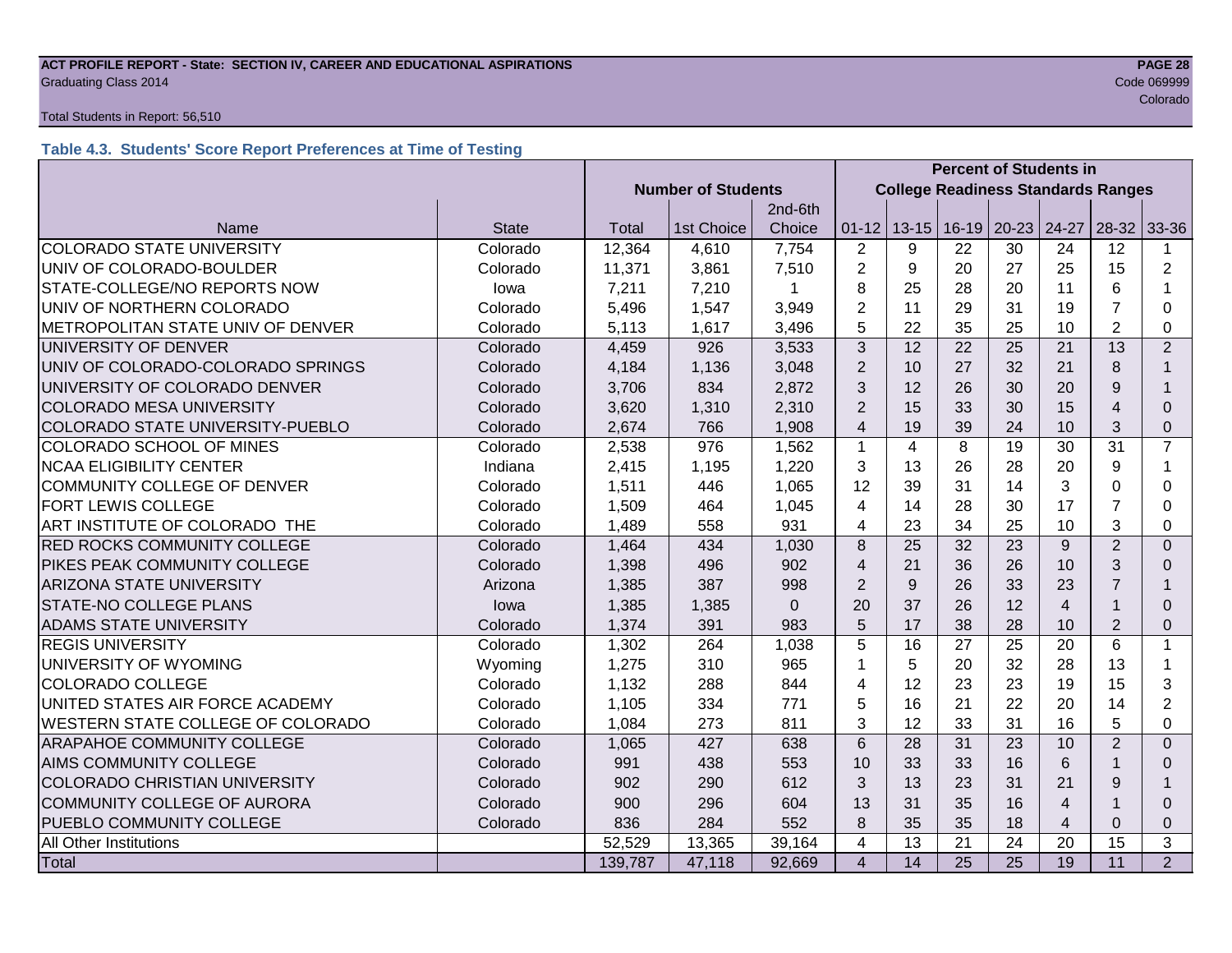Total Students in Report: 56,510

# Section V Optional Writing Test Results

Beginning with the Graduating Class of 2013, all students whose scores are college reportable, both standard and extended time tests, are now included. Also beginning with the 2013 Graduating Class data, College Readiness Benchmarks for Reading and Science were updated to reflect the most recent college coursework research.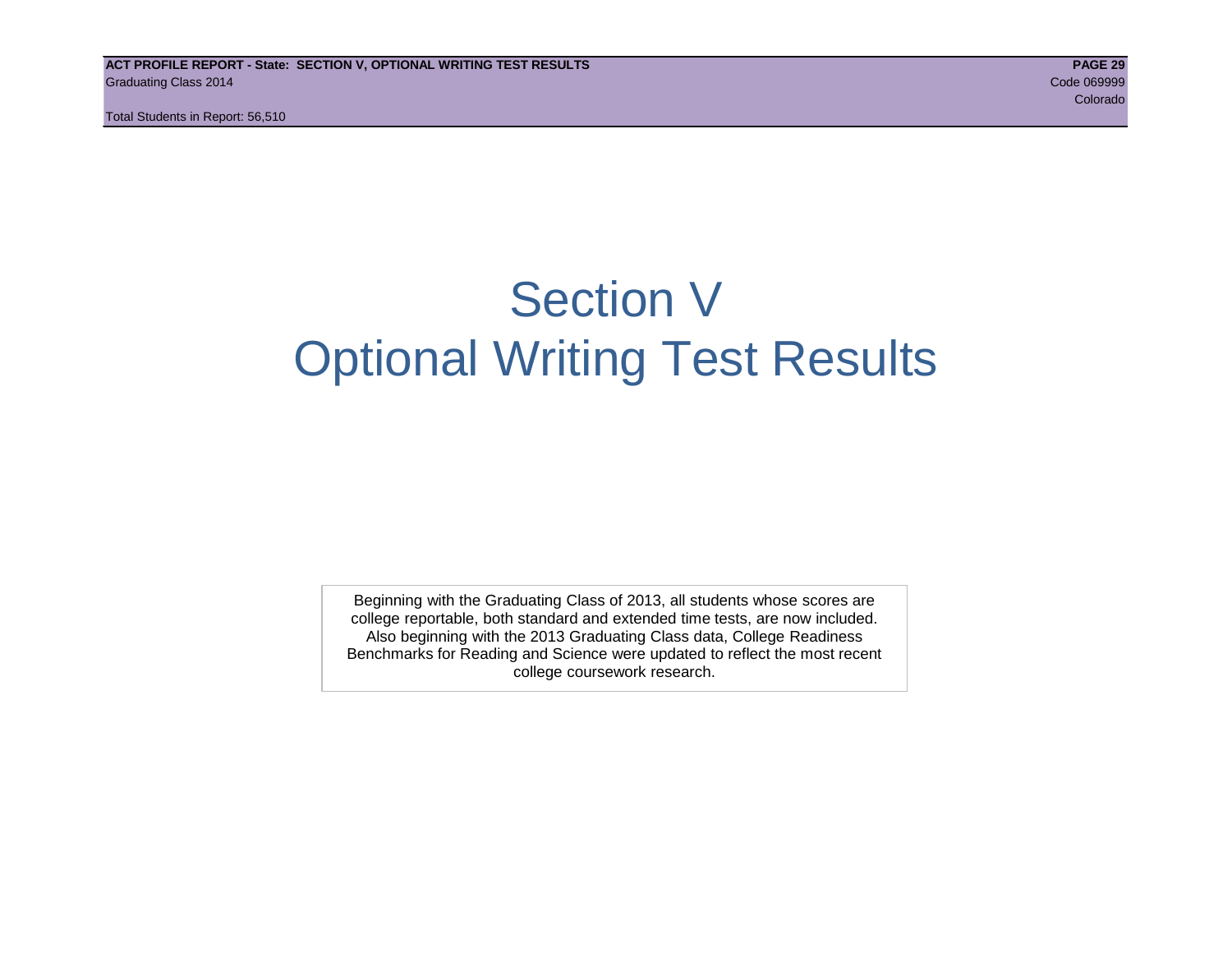# **ACT PROFILE REPORT - State: SECTION V, OPTIONAL WRITING TEST RESULTS PAGE 30** Graduating Class 2014 Code 069999

# Total Students in Report: 56,510

e de la construcción de la construcción de la construcción de la construcción de la construcción de la construcción

| Table 5.1. Average ACT English and Writing Scores by Race/Ethnicity and Gender for students who took ACT Writing |              |          |                           |                 |              |                 |                                 |                 |  |  |  |  |  |
|------------------------------------------------------------------------------------------------------------------|--------------|----------|---------------------------|-----------------|--------------|-----------------|---------------------------------|-----------------|--|--|--|--|--|
|                                                                                                                  |              |          | <b>Average ACT Scores</b> |                 |              |                 |                                 |                 |  |  |  |  |  |
|                                                                                                                  |              | N        |                           | <b>English</b>  |              | <b>Essay</b>    | <b>English/Writing Combined</b> |                 |  |  |  |  |  |
|                                                                                                                  | <b>State</b> | National | <b>State</b>              | <b>National</b> | <b>State</b> | <b>National</b> | <b>State</b>                    | <b>National</b> |  |  |  |  |  |
| <b>All Students</b>                                                                                              | 8,824        | 976.031  | 26.0                      | 21.3            | 8.0          | 7.1             | 24.9                            | 20.6            |  |  |  |  |  |
| Black/African American                                                                                           | 298          | 114,263  | 21.7                      | 16.4            | 7.4          | 6.3             | 21.2                            | 16.3            |  |  |  |  |  |
| American Indian/Alaska Native                                                                                    | 29           | 6,408    | 23.4                      | 16.8            | 7.8          | 6.2             | 22.9                            | 16.5            |  |  |  |  |  |
| White                                                                                                            | 5,737        | 520.054  | 26.9                      | 23.1            | 8.0          | 7.3             | 25.6                            | 22.1            |  |  |  |  |  |
| Hispanic/Latino                                                                                                  | ,298         | 167.575  | 22.6                      | 18.5            | 7.7          | 6.9             | 22.1                            | 18.4            |  |  |  |  |  |
| Asian                                                                                                            | 547          | 61,663   | 26.6                      | 23.7            | 8.2          | 7.7             | 25.5                            | 22.9            |  |  |  |  |  |
| <b>Native Hawaiian/Other Pac. Isl.</b>                                                                           | 22           | 3.742    | 24.1                      | 17.7            | 7.6          | 6.6             | 23.2                            | 17.6            |  |  |  |  |  |
| <b>Two or more races</b>                                                                                         | 426          | 39,565   | 26.5                      | 21.4            | 8.0          | 7.1             | 25.3                            | 20.7            |  |  |  |  |  |
| Prefer not/No Response                                                                                           | 467          | 62,761   | 26.6                      | 21.6            | 8.0          | 7.1             | 25.3                            | 20.9            |  |  |  |  |  |
| <b>Males</b>                                                                                                     | 3,749        | 438,500  | 25.9                      | 21.1            | 7.8          | 6.9             | 24.7                            | 20.2            |  |  |  |  |  |
| Females                                                                                                          | 5,075        | 530,240  | 26.0                      | 21.6            | 8.1          | 7.3             | 25.0                            | 21.1            |  |  |  |  |  |
| Missing                                                                                                          | 0            | 7,291    | . н.                      | 16.0            |              | 5.9             |                                 | 15.7            |  |  |  |  |  |